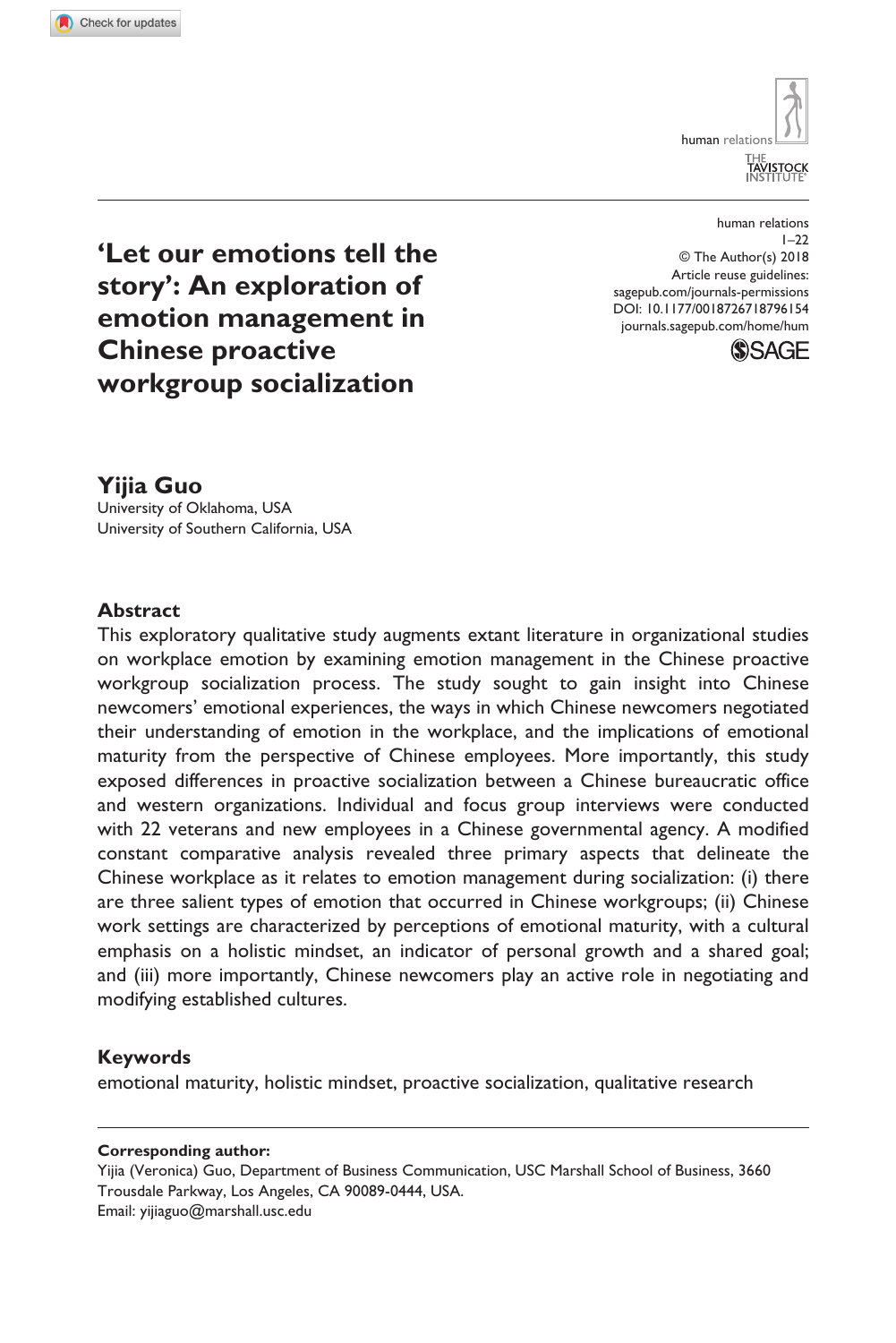Emotion management is an essential and inseparable part of organizational life (Ashforth and Humphrey, 2003). Scholars have generally agreed that emotion impacts employees' work productivity (e.g. Elfenbein, 2007; Miller et al., 2007). Workplace emotion influences employees' well-being (e.g. stress, burnout), shapes members' perceptions about organizational culture, and contributes to their organizational identification (e.g. Kramer, 2012; Kramer and Hess, 2002; Miller et al., 2007; Scott and Myers, 2005). Emotion management is also important to new employees' active learning – in other words, the socialization process (Kramer, 2010; Vaccaro et al., 2011). Newcomers gradually gain necessary knowledge in interacting with veterans of an organizational culture, such as knowledge of occupational expectations, communication norms and emotion regulations (e.g. Ashforth and Humphrey, 2003; Kramer, 2010; Kramer and Hess, 2002). More importantly, newcomers also actively define, label and negotiate meanings as they make sense of the acquired knowledge.

Scholars have revealed the critical role of workplace emotion in socialization, specifically within certain types of western organizational contexts. These organizational types include certain service-oriented industrial organizations, such as airline companies (e.g. Kunda and Van Maanen, 1999; Lopez, 2010; Rafaeli and Sutton, 1991; Tumbat, 2011), high-reliability organizations (HROs) such as fire stations or airline companies (e.g. Bolton, 2001; Scott and Myers, 2005; Shuler and Sypher, 2000), and health-related organizations, as seen in hospitals and care centers (e.g. Hayward and Tuckey, 2011). Although past research offers valuable insights to the work settings above, our understanding of workplace emotion in non-western office work such as government agencies and bureaucracies is limited. For instance, discussions of emotion management in western office work often include affective feelings such as 'staying positive' or 'staying joyful' (Kreamer, 2013); positive emotions are usually positively related to collaboration (Miller et al., 2007). Such conclusions may not apply to non-western organizational settings owing to their distinctive cultures, people and contexts.

Managing emotion during socialization involves active communication and frequent practice of various organizational rules and norms, particularly regarding group dynamics (Louis, 1980). However, many organizational studies imply that socialization is a *top-down, passive process* in which newcomers merely absorb or take in unsolicited knowledge about emotion via institutionalized and individual strategies (e.g. Miller et al., 2007; Vaccaro et al., 2011). In contrast, *proactive socialization* (Scott and Myers, 2005) departs from the traditional top-down approach by revealing that new employees also actively negotiate understandings about workplace emotion while interacting within various subgroups. They may disagree, modify and create new meanings of information acquired from cohorts, direct supervisors and co-workers outside their departments. Newcomers' active individual and collective negotiation may then deepen or vary their interpretations about emotion management. Unfortunately, the ways in which newcomers manage emotion in their communication during proactive workgroup socialization remains unclear because of a dearth of attention to newcomers' active communication in their group dynamics (e.g. Cottrell and Neuberg, 2005; Kelly and Barsade, 2001; Von Scheve, 2012). We rarely get a glimpse into newcomers' pivotal and initiative moves to manage emotions during stages of encounter where individual transformation is likely to arise.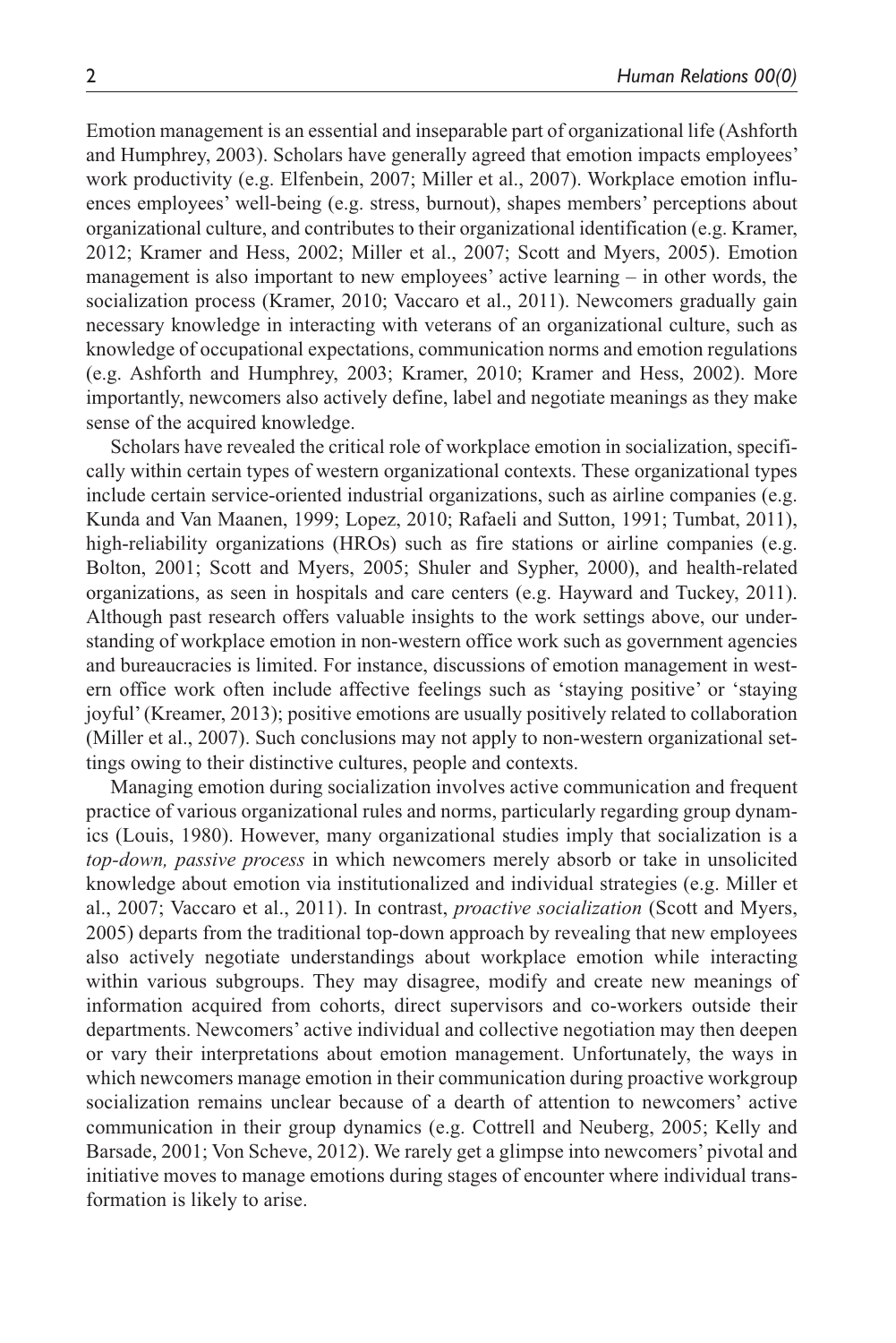Therefore, the present study employs Miller et al.'s (2007) typology of workplace emotion to conceptualize emotion and further investigate emotion management in Chinese proactive workgroup socialization. More specifically, this research highlights that navigating emotion management communicatively is a crucial strategy that new members use in Chinese office workgroups. Active emotion management communication reveals how new Chinese employees actively learn about, adjust to and negotiate meanings of stories, metaphors and rituals in workgroups during their introductory or 'encounter' phase. This focus on emotion management in non-western proactive workgroup socialization with a distinctively communicative orientation advances current socialization literature. In addition, China has become the second largest world economy that influences today's business world and economic development trend. Therefore, this study's research setting is theoretically and practically convincing because it is a regular Chinese administrative agency involved in frequent international cooperation. Organizational lives in such an agency reflect both rooted and fluid aspects of emotion management in proactive workgroup socialization. The following section explains Miller et al.'s (2007) typology of workplace emotion and examines emotion management as a means for newcomers to socialize into workgroups.

# **Theoretical background**

### *Communication of emotion in socialization*

Conceptualization of workplace emotion in organizational studies remains vague, despite popular conceptualizations such as *expressed emotion* (Hayward and Tuckey, 2011; Kunda and Van Maanen, 1999; Rafaeli and Sutton, 1987, 1991; Scott and Myers, 2005, 2010), *felt emotion* (i.e. affective state) (Barsade, 2002; Kelly and Barsade, 2001), as well as psychological and physiological *emotional experiences* (Elfenbein, 2007). However, Rafaeli and Sutton (1987: 23) pointed out: 'there is no simple match between the emotions that organizational members feel and the emotions they learn to express.' Miller et al.'s (2007: 234) typology of workplace emotion conceptualized emotion as 'a counterforce woven with rationality in the workplace.' Such conceptualization pinpointed emotion according to its relationship with work.

Miller et al.'s (2007) typology examines five categories. First, *emotional labor* refers to certain types of *inauthentic* emotion required for organizational benefits and goals, such as flight attendants or bill collectors demonstrating a happy or intimidating demeanor. Emotional labor may require surface acting (i.e. a mask) and/or deep acting (adjusting inner feelings to match expressed emotion). A disconnect between felt and displayed emotion (i.e. emotional dissonance) may occur consequently (e.g. Hochschild, 1983; Rafaeli and Sutton, 1987, 1991). Second, *emotional work* is usually required of teachers, ministers or social workers in that *authentic* emotions are critical in their jobs (e.g. Kanov et al., 2004; Way and Tracy, 2012). Third, *emotion with work* (emotional moments from interactions) centers on positive or negative workplace relationships with peers, coworkers and supervisors (e.g. Barsade, 2002; Tjosvold and Su, 2007). Fourth, *emotion at work* (emotion happens in workplaces, but pertains to other life aspects) focuses on tensions from intersections of work and life (e.g. Kirby and Krone, 2002). Fifth, *emotion*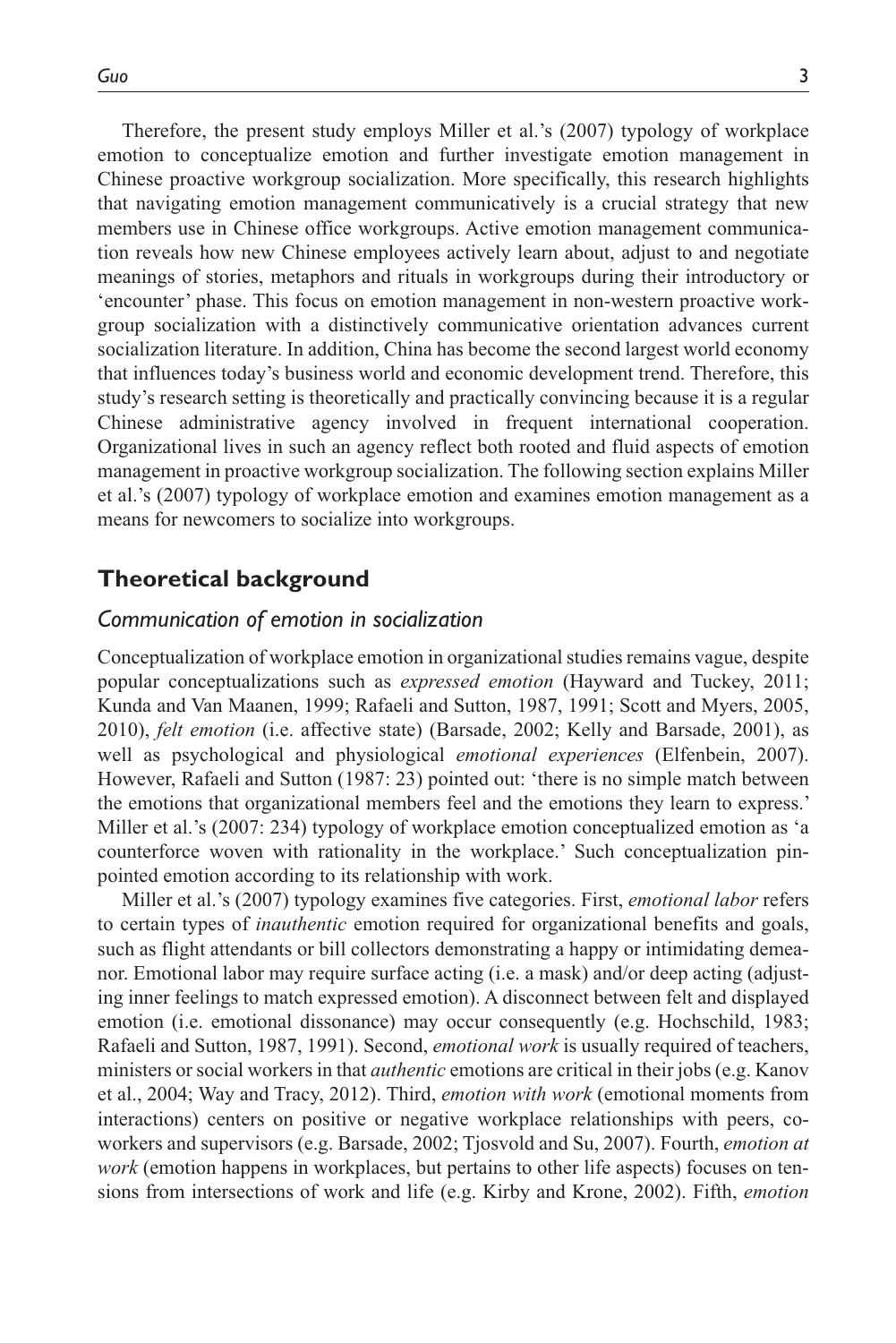*toward work* (general affective state toward work) includes general emotions such as workplace satisfaction. The five types of emotion are not mutually exclusive, nor does one type predominate in certain organizations. Miller et al.'s (2007) typology highlights the complex nature of emotion and, more importantly, the various work contexts and interactions in which emotions may occur. In this study, emotion management is examined within the context of workgroup socialization.

Workgroups serve as a main work context in which employees acquire and make sense of necessary knowledge (Louis, 1980) related to workplace emotion. Group socialization is an important *research context* in which new Chinese employees learn emotion expression and regulation as a critical part of necessary knowledge. Therefore, 'socialization' in this study adopts Anderson et al.'s (1999) conceptualization, recognizing the interplay between the collective (in this case, Chinese workgroups) and newcomers. The process is typically presented as involving four phases: (i) Antecedent (newcomers carry previous experience) / anticipatory (newcomers form expectations prior to joining the organization); (ii) Encounter (the first weeks and months when newcomers begin to acquire cultures); (iii) Assimilation (the time when individuals consider themselves insiders); and (iv) Exit (the time when an individual leaves the group). This study focuses on the newcomers' encounter phase, during which they work and collaborate with a number of people in formal and informal group interactions (Louis, 1980).

Scholars have revealed that communicating workplace emotion plays a key role in western employees' socialization. New employees acquire interpersonal validation of appropriate emotions and regulations in group interactions (Von Scheve and Ismer, 2013). Groups' ways of talking about and managing emotions also impact newcomers' role negotiation, job performance and workplace relationships (e.g. Cottrell and Neuberg, 2005; Morris and Feldman, 1997; Seymour and Sandiford, 2005). For instance, the 'humble booter' (Scott and Myers, 2005: 81) is a phrase that implies new firefighters in a fire station were expected to remain positive while being treated like 'garbage.' Newcomers acquire role identities while learning about emotion management. Failure to manage emotional dissonance or exhaustion often leads to reduced job satisfaction, performance or a lack of role identity (Cottrell and Neuberg, 2005; Elfenbein, 2007; Morris and Feldman, 1996).

Furthermore, new employees adopt various communication strategies to make sense of their experiences in socialization (e.g. Gallagher and Sias, 2009; Ge et al., 2010; Korte, 2010; Scott and Myers, 2010). In addition to unsolicited knowledge provided by employers, newcomers also actively make sense of daily communication through five communicative information-seeking strategies at the individual level (Kramer and Miller, 2014): (a) interactive strategies include asking overt or indirect questions and disguising conversations; (b) active strategies include third-party inquiries from someone; (c) passive observation and surveillance; (d) testing involves breaking organizational norms and evaluating responses; and (e) cognitive efforts incorporate appraisal and reappraisal of information. Newcomers acquire knowledge of emotion management through information-seeking during socialization, such as newcomers' observation, inquiry about and appraisal of daily routines. They can also (more easily) break current norms of emotion management and then evaluate co-workers' responses (Kramer and Miller, 2014). Communicative messages received in individual information seeking,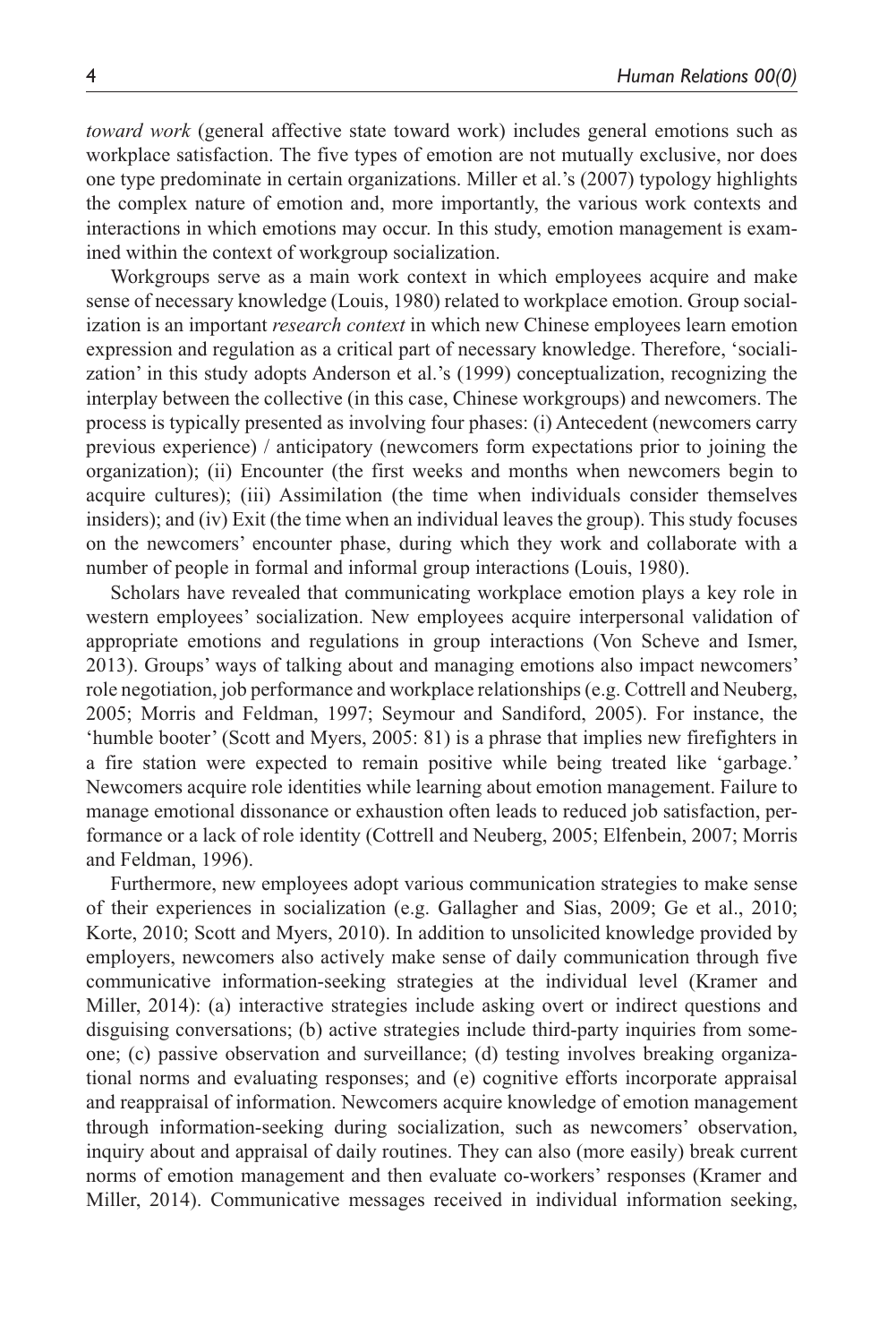such as metaphors (e.g. 'humble booter'), stories, rituals or the portrayal of role models (heroes), are manifestations of emotion knowledge that explains organizational culture (Kramer, 2010).

#### *Emotion in Chinese proactive workgroup socialization*

The review of extant literature exposed several theoretical gaps. Much of the reviewed literature perceives socialization as merely a top-down management process. This perspective ignores the interplay between the collective and newcomers described in Anderson et al. (1999). Therefore, *proactive socialization* is introduced to emphasize newcomers' collective meaning-making of emotion in workgroups and individuals' active negotiation of emotion management. More important, the current literature is driven by western-oriented workplace philosophies, which may not apply to nonwestern cultural contexts.

First, *proactive socialization* highlights not only individual, but also collective meaning-making of the reality about emotion in Chinese workgroups. Newcomers collect understanding of emotion through sharing, commenting and labeling information in various groups, in addition to conducting individual information-seeking strategies. Group dynamics as the major socialization context must not be overlooked (Louis, 1980). Communication allows employees to account for the same experiences or events both individually and collectively, ranging from extremely similar to distinctive. In proactive socialization, newcomers' meaning-making can align gradually with a collective consciousness of 'appropriate' and 'inappropriate' emotion. For instance, group members are found to cope with negative emotion jointly. Common strategies of emotion management in socialization include neutrality (Miller et al., 2007), defensiveness (reluctance to accept) (Brown and Starkey, 2000) normalization (make extraordinary ordinary) (Ashforth and Kreiner, 2002) and affective forecasting (predicting negative emotion) (Elfenbein, 2007). New Chinese employees, for example, may align with veterans in redefining and normalizing the frustration of dealing with foreign clients (i.e. normalization). In other words, they accept and reflect actively on the existing shared culture that prescribes norms for emotion management. Unfortunately, new employees' communication of emotion in Chinese workgroups has not been a particular focus in the extant literature. The few studies on emotion management in Chinese organizations have focused on top-down institutional socialization strategies (i.e. management practices), organizational identification and organizational citizenship behaviors (e.g. Chen et al., 2011; Chu and Chu, 2011).

Furthermore, past studies fail to recognize newcomers' active role in both information-seeking and interpreting meanings of collected information. As another component of socialization, newcomers' active meaning-making can align, yet also deviate, or be slightly different from the established culture, defined as individualization by Jablin (1987, 2001). Employees exhibit individuation when they attempt to change work routines to fit personal needs. More specifically, new employees may modify, negotiate or deviate from established cultures (Von Scheve and Ismer, 2013) in communicating emotion. For instance, new employees often communicate within their cohort to disclose frustration, and complain about, vent on or reevaluate emotional moments and veterans'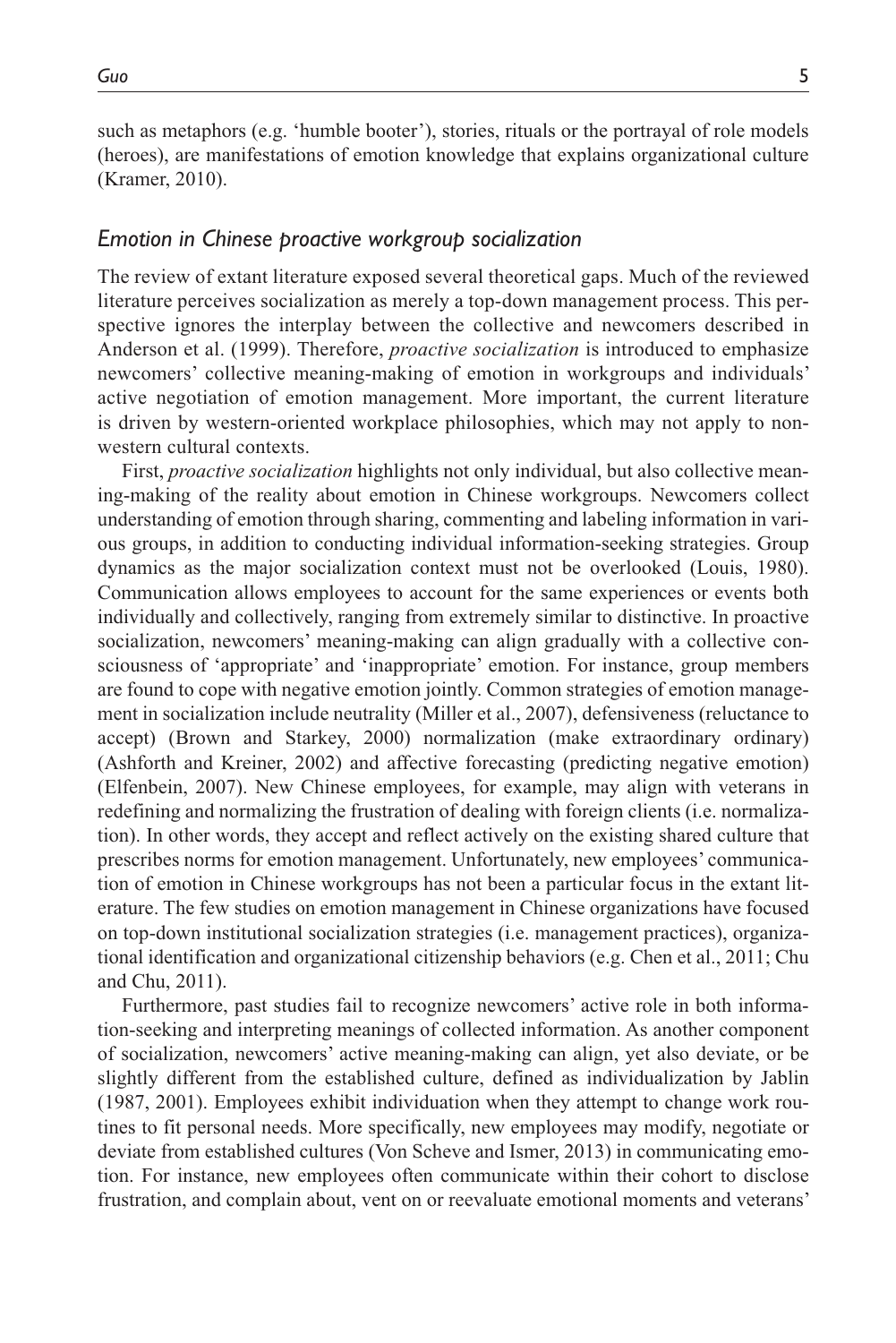behaviors. Such collective interpretations influence new employees' perception toward existing culture and further shape their emotion management choices later (Von Scheve and Ismer, 2013). However, individuals' influences on organizations via modification or individualization remain unclear in proactive socialization (Kramer, 2010).

More importantly, western theoretical perspectives appear to dominate literature on workplace emotion in socialization, especially in high-reliability organizations, but little is known about the emotional lives of bureaucratic workgroups in China. A western-centered lens tends to overlook or overgeneralize the influence of Chinese culture. For instance, western studies often find positive emotion and respectful attitudes to be highly valued (Eid and Diener, 2001) in maintaining workplace relationships and self-images (Kramer and Hess, 2002). In collectivistic cultures, however, collective conformity (Hofstede, 1991) to emotional rules and communal goals is more critical. The Confucianism perspective – another dominant Chinese cultural philosophy – also argues that Chinese employees may even restrain emotions for relational maintenance (e.g. Chang and Holt, 1991; Krone and Morgan, 2000). Using this reasoning, Chinese people are less likely to display emotions in certain work contexts, contra US-based studies. Therefore, whether and how Chinese new employees display emotions in proactive socialization is in question.

Along the same lines, western perspectives may overlook the cultural implications of some seemingly traditional emotion management strategies. For instance, a traditional perspective (Kramer and Miller, 2014) defines observation as a passive socialization strategy, which may actually be seen as strategic and skillful in non-western organizations where nonverbal communication is highly valued (e.g. Fu et al., 2008). Similarly, Chinese people may perceive expression and interpretation of emotion as more strategic. Scholars found that remaining silent when experiencing anger demonstrated strategic avoidance and damage control in Chinese organizations (Guo and Cionea, 2017), rather than 'giving up' considered by the western world. In emotional conflicts, however, Eastern leaders can release emotion overtly, just as westerners, instead of withdrawing or being passive (Deutsch et al., 2011). Thus, emotion management in Chinese bureaucratic workplaces may depart from conclusions derived out of western-based studies and require more investigation.

This study gains purchase in Chinese organizational settings. In this study, Chinese employees worked for a provincial diplomatic department (like state diplomatic departments in the USA), where business, political and cultural exchanges occur at both international and local levels. New employees actively made sense of emotions that emerged from both work and department interactions. Guided by Miller et al.'s (2007) five types of workplace emotion, this study aimed to first identify the types of emotion experienced in the Chinese workgroups and then reveal the complex nature of emotion displays in the encounter phase. Further, as newcomers learn about established cultural practices, they also actively negotiate, modify or deviate from shared interpretations in both individual and collective meaning-making. The second goal, therefore, examined how newcomers adapted and negotiated in proactive group socialization, if at all. To achieve these two goals, three research questions were proposed:

Research question 1: What emotions do Chinese government employees report experiencing in their government workgroups?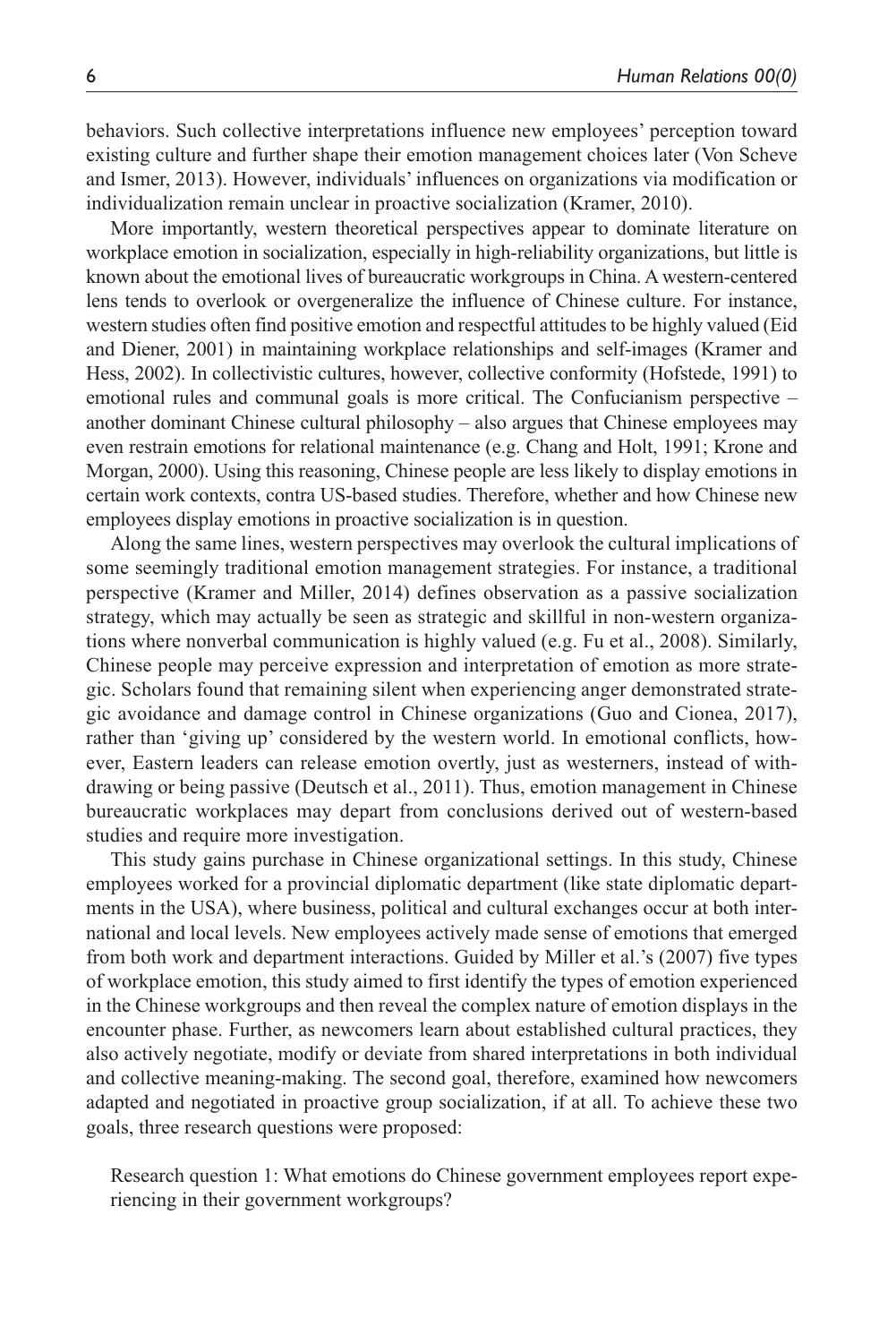Research question 2: During the encounter process, how do Chinese newcomers in government workgroups adapt to or negotiate an understanding of appropriate emotion management, if at all?

Research question 3: During the encounter phase, how do Chinese newcomers communicate to, adapt to or negotiate managing emotion in the government workgroups, if at all?

# **Method**

# *Setting*

A Chinese governmental agency was selected via the researchers' personal networking. Employees worked as diplomatic representatives for a provincial government (i.e. state government in the USA). The agency had two sub-offices with distinct responsibilities. Each sub-office consisted of two to three departments. Each department had five to 10 employees.

# *Participants*

With IRB approval, four departments with 15 new members recruited in the past year were selected. Twenty-two Chinese employees in the four departments were contacted by the researcher (10 veterans and 12 new employees). In general, two to three veterans and three new employees from each department joined the study. The veterans interviewed worked as senior interpreters, officers, administrators and program coordinators, and their years of working ranged from 3 to 4.5 years. These veterans were the employees who interacted closest with newcomers on a daily basis. Therefore, they provided representative experience of working with new employees, besides knowledge of emotion management. New employees were entry-level, such as department assistants, and their periods of employment ranged from 1 to 9 months.

Volunteer veterans and newcomers were first divided into six focus groups: three groups of veterans and three groups of newcomers. Focus groups were conducted to gather stories, comments and conversations that demonstrated a shared understanding of emotion management. Focus groups foster a "group effect" through complementary interactions (Lindlof and Taylor, 2011), as participants are open to share, comment on and add to experiences. Each veteran group comprised three to four participants, ranging in age from their late 30s to mid-50s, including six males and four females. Each newcomer group comprised three to four participants in their mid-20s, including four males and eight females. Each focus group discussion lasted 60 to 90 minutes in a 'neutral' and private conference room (Lindlof and Taylor, 2011).

Following the focus groups, individual interviews were conducted with 10 newcomers to understand their socialization experiences and elicit more in-depth stories or conversations based on their focus groups' interviews. Each interview lasted approximately 40 to 60 minutes. Personal interviews were arranged based on participants' availability and preferences. All focus group and individual interviews were audio-recorded, with permission from participants.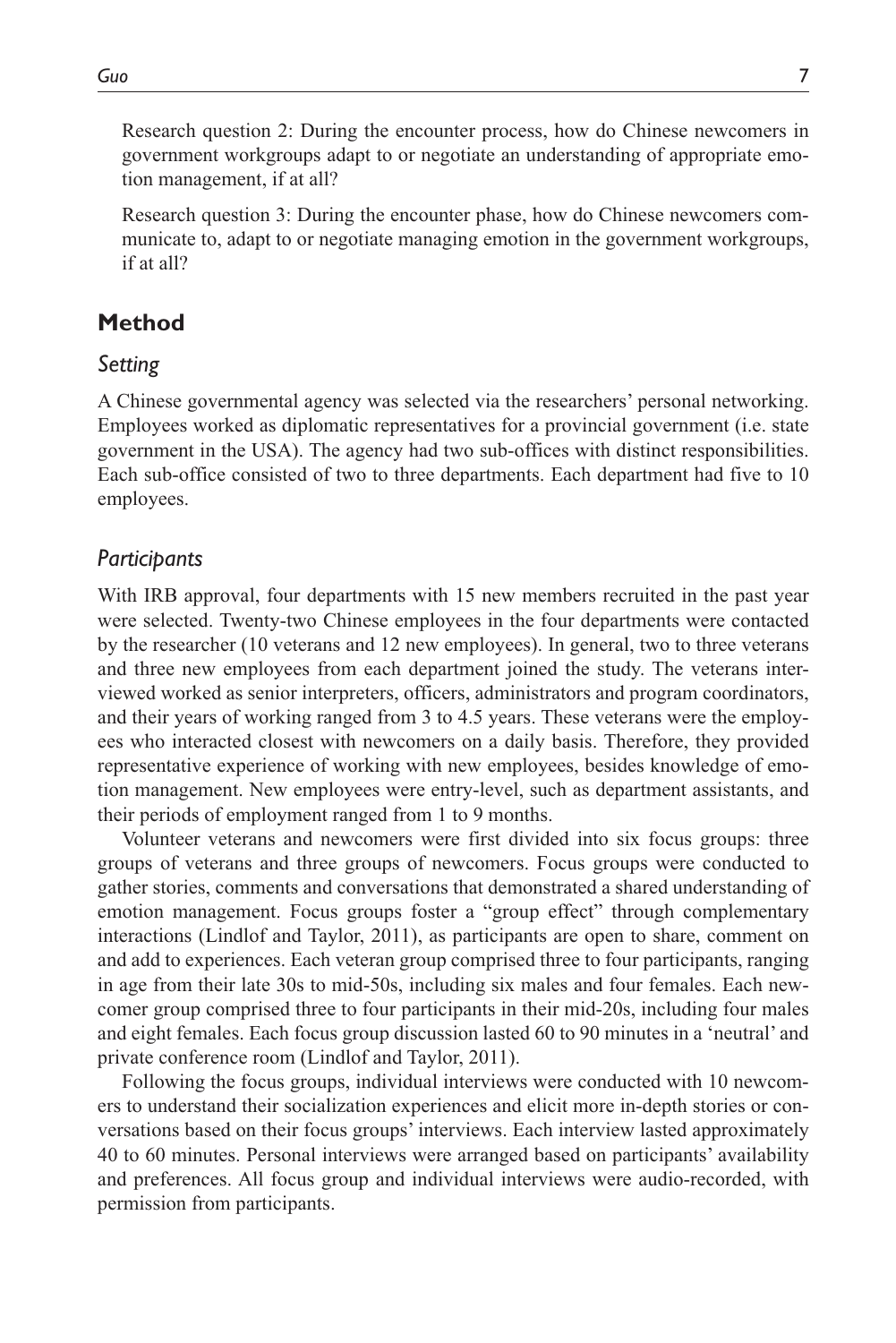### *Interview procedures and instruments*

*Focus group interviews*. The first open-ended interview protocol was designed for the focus groups with veteran employees to provide light guidance. The protocol focused on how they aligned to a shared understanding of emotion management before new members joined the organization, and how they continually socialized new people in the proactive socialization process. The questions concerned: (i) identifying types of emotion in each workplace; (ii) recalling experiences of appropriate emotion management in the departments; and (iii) describing experiences of socializing new members to understand appropriate emotion management.

The second open-ended protocol was designed for focus groups with newcomers, emphasizing their understanding and experiences of being socialized into the groups' workplace emotion management norms. The questions concerned: (i) newcomers' understanding of appropriate emotion management prior to joining the departments; (ii) their experiences of learning about managing workplace emotions after joining; and (iii) their current understanding about emotion management. Demographic information for both groups, including gender, age, positions and tenure in the departments, was collected after the focus group interviews.

*Individual interviews.* In-depth personal interviews were conducted with 10 newcomers, using a similar semi-structured interview questionnaire to the one for the newcomer focus groups. Newcomers further expanded and clarified stories and comments. They provided potential divergence from the groups that had been reluctant to share in group discussions.

All interviews were conducted in Mandarin Chinese. The researcher transcribed and then translated data into English for analysis, which resulted in 176 pages of singlespaced text for focus groups and 72 pages of single-spaced text for individual interviews. All participants' identities were protected by pseudonyms.

### *Data analysis*

A modified version of constant comparative analysis was adopted to foster the search of contextualized knowledge and social dynamics in data analysis (Glaser and Strauss, 1967; Suddaby, 2006). Stories, metaphors, comments, instances or examples that demonstrated knowledge about appropriate emotion management and newcomers' experiences of socializing into groups were first identified and separated from the initial data for the purpose of data reduction (Bisel and Barge, 2011). Such messages consisted of repetitive stories, metaphors, phrases and descriptions of role models (Bormann, 1969, 1983) in emotion management. Messages pertaining to managing group workplace emotions were retained and read repeatedly. An open coding process was conducted to identify emergent and recurrent patterns. The researcher reread, compared and coded all the messages into mutually exclusive themes. Then, in a process of focused coding, all the codes were separated into categories, such as themes or rituals shared by veteran groups, newcomers or departments. The researcher checked codes for categories to ensure appropriateness. The same procedures were also performed on the data of individual interviews to acquire appropriate categories, and then compared with focus groups' data to consolidate categories. Categories that originated during focused coding were examined in order to provide possible explanations for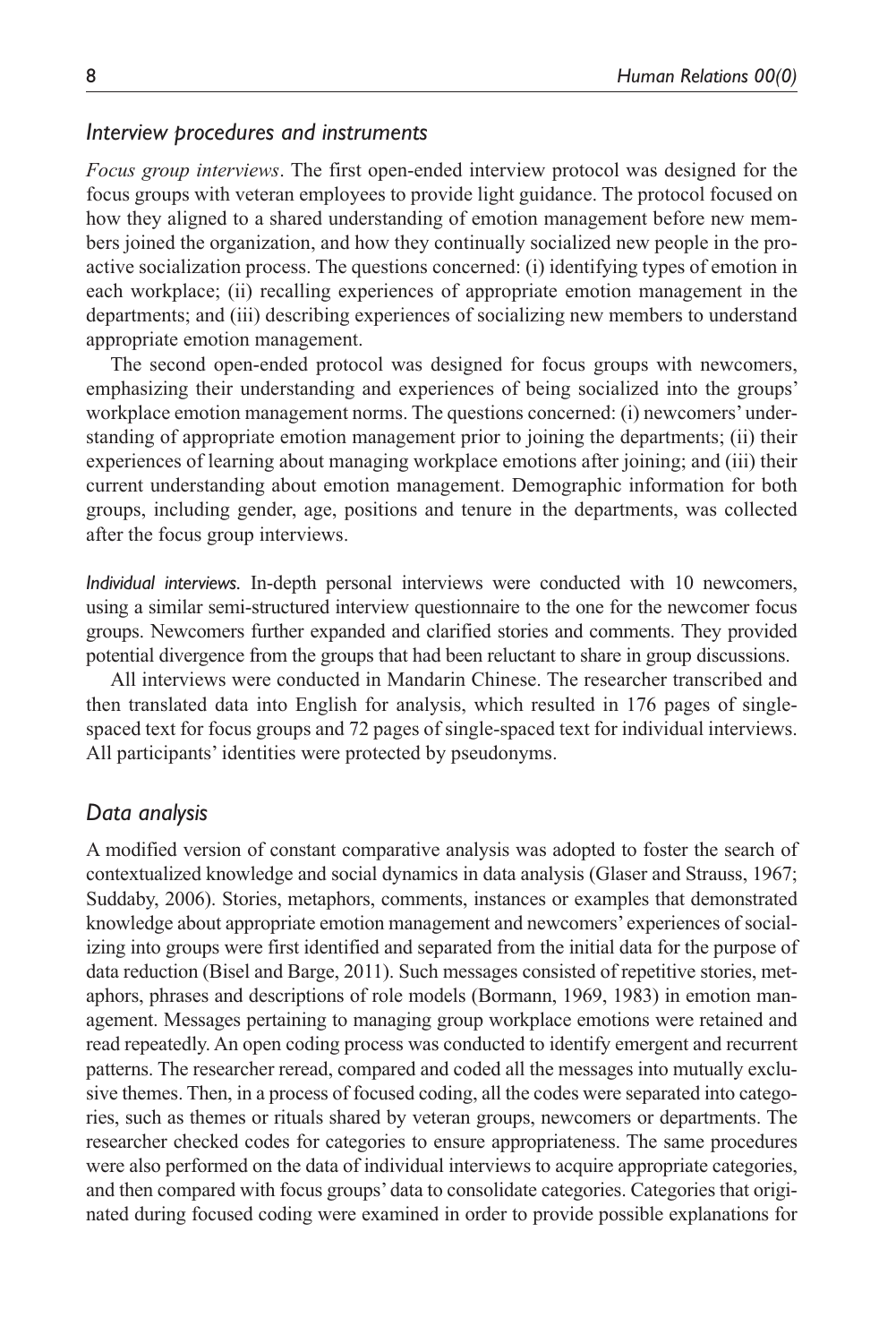potential interrelationships (Charmaz, 2000). At the end of the coding, all data were accounted for comprehensively by at least one of the categories.

Member checking and peer reviews were conducted as validation strategies for this study (Creswell, 2012). One veteran and one newcomer who each spoke both English and Chinese were invited to examine a first draft of the analysis and provide alternative interpretations. An experienced communication scholar in organizational socialization and small group research evaluated the data analysis and results for the quality of this study.

## **Findings and interpretations**

#### *Research question 1: Three types of workplace emotion*

In response to research question 1, three types of emotion were first identified in both veterans' and newcomers' interviews: emotional labor, emotion with work and emotion toward work.

*Emotional labor.* Both veterans and newcomers in this study clearly differentiated their true feelings from displayed emotion (i.e. mask; inauthentic emotion) required by the job. Both veterans and new employees mentioned two layers of meanings in their job: 'serving' worldwide delegations as the organizational goal, and 'representing the government' as diplomats. To achieve the organizational and occupational goals, 'you need to act out "neither haughty nor humble" and treat delegates like customers in the service industry,' a senior supervisor commented. Other veterans in discussions resonated with the analogy. One member shared a story of declining a foreign delegate's unreasonable request:

He was so mad and yelled at us loudly, too rude as a diplomat [frowning]. Were we mad and annoyed? Yes! But I always keep in mind that I represent the government, and the delegate was our customer. Wearing the 'mask' is a must-do at every moment.

This representative quote showed that 'neither haughty nor humble' was surface acting. This occupationally and institutionally defined emotion expression triggered emotional dissonance, also confirmed by newcomers' focus groups. A new young supervisor stated that, 'Delegations are "God", a little bit of an exaggeration, but true. I used to be mistakenly blamed by delegates and actually feel annoyed, but I have to put on my face of "neither haughty nor humble".' Similarly, others also emphasized the philosophy of 'serving' and 'image building' in stories about delegations, which frequently involved emotional adjustments. The philosophy of *service* then prescribed an organizationally desired emotion ('neither haughty nor humble'), yet signaled emotional dissonance. Emotional labor seemed woven into external interactions with foreign delegations in the workplace.

*Emotion with work.* Emotion with work was situated in workplace relationships. Most veterans described the departments and the agency as 'a family.' 'Co-workers who usually work together for over 8 years barely leave' and 'people know others in their department very well.' Veterans created relational intimacy by 'disclosing private issues such as family issues,' as one interpreter explained. The family-like relationships also gave newcomers an easy entry as they were treated as 'children.' Such intimacy also brought privacy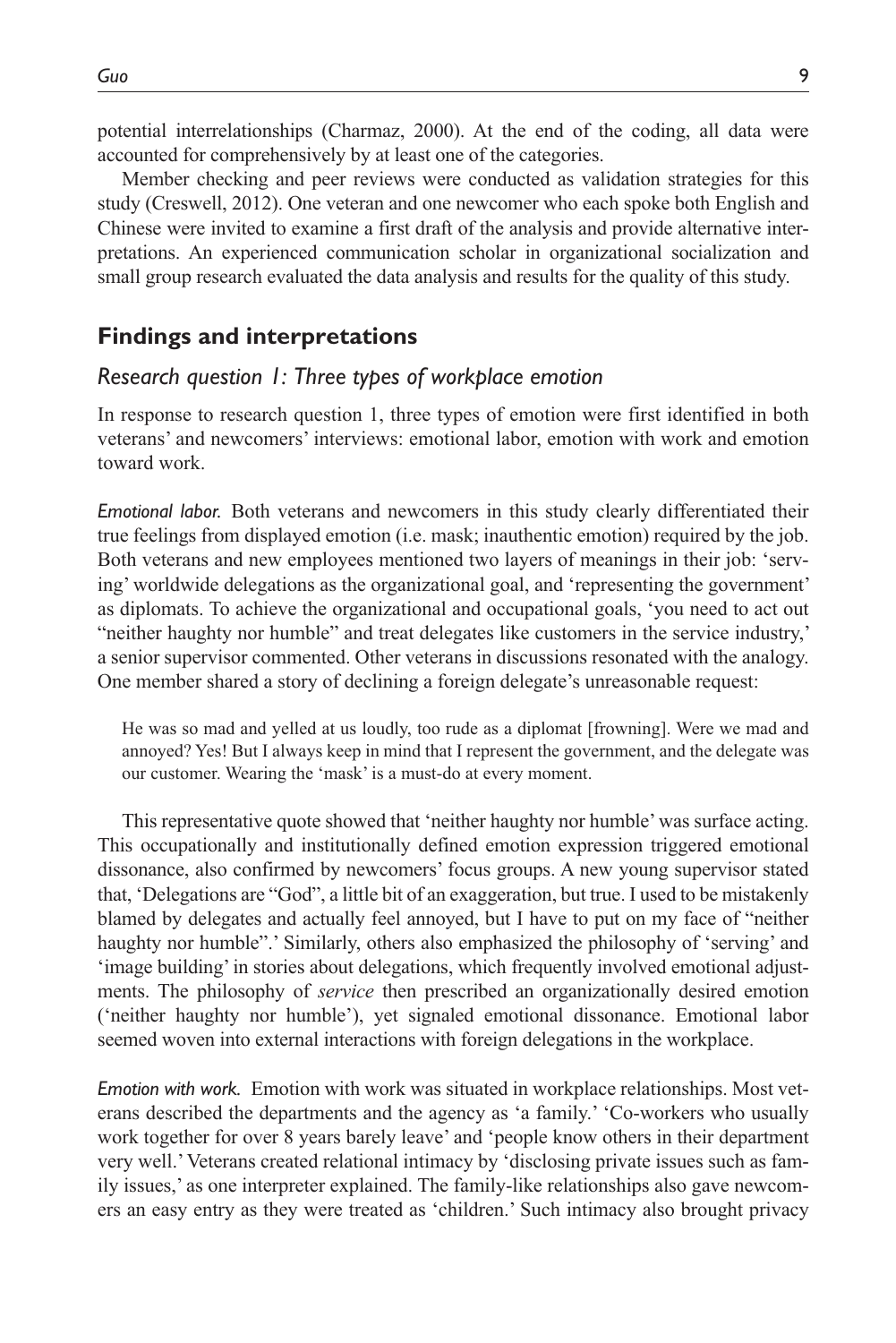concerns, in addition to 'caring' and 'closeness.' 'People know about you, your family, marriage, etc., and they care. Sometimes I struggle to keep my life private,' a senior director commented. The privacy concerns seemed to add additional emotional burden to the new crew who are at the bottom of hierarchy, as the young interpreter best described:

The family relationship is somewhat 'fake' and really needs strategic management. I became frustrated when given a time-consuming task but was requested to rush. As a newcomer, it is too hard to refuse, not only because I'm new, but also because I don't want to ruin the relationships, and my image.

Similar themes came from other newcomers' stories, as seen in challenges of 'arguing as a new one' or 'maintaining submissive and likeable.' Relational intimacy, although seemingly positive, triggered emotional burdens, such as privacy violation and impression management. Thus, positive and negative emotions with work intertwined in this agency.

*Emotion toward work.* Emotion toward work referred to participants' general feelings about work, which appeared different between veterans and new employees. Most senior employees defined their job as a procedural-based governmental occupation. They agreed on the diplomatic significance of this job, referring to metaphors such as 'bridge,' and 'the government's mouth.' However, after 'learning about all rules and working repetitively with similar delegations,' they considered the job 'normal and lacked a sense of achievement.' A senior secretary stated in the focus group, 'We are just a normal bureau as others, not "fancy and enviable" as outsiders thought.' Newcomers, however, perceived their jobs as 'meaningful and distinctive.' The secretary's new assistant explained, 'I gain a true sense of achievement. We (the new crew) gain strong technical skills (e.g. interpretation), and are connected with diverse influential figures. You don't have these in common bureaus. So this is a great learning platform for a professional.' Participants agreed on the diplomatic significance of this job. However, veterans displayed negative emotions toward work because of repetitive routines. Newcomers, in contrast, maintained positive emotions because of their perceived access to various learning opportunities. Compared to veterans, new employees remained curious and passionate about their work. These differences further emerged in their negotiation of emotion rules.

The identified three types of emotion reflected participants' emotion experiences not only in, but also across, the departments. In proactive socialization, new employees engaged in active meaning-making to draw similar or different conclusions from veterans. Veterans obviously impacted newcomers' perceptions toward emotional labor. However, newcomers also assigned new meanings to workplace relationships and work values. Such alignment and negotiation also emerged in discussions of understanding emotion and emotion management.

### *Research question 2: Aligning with and negotiating workplace emotion*

Group stories, metaphors, heroes and collective rituals emerged in both focus group and individual interviews. Newcomers drew on, labeled and defined communicative activities to understand workplace emotion. Two workplace assumptions appeared to define emotional security in this Chinese office. As the newcomers engaged in proactive socialization,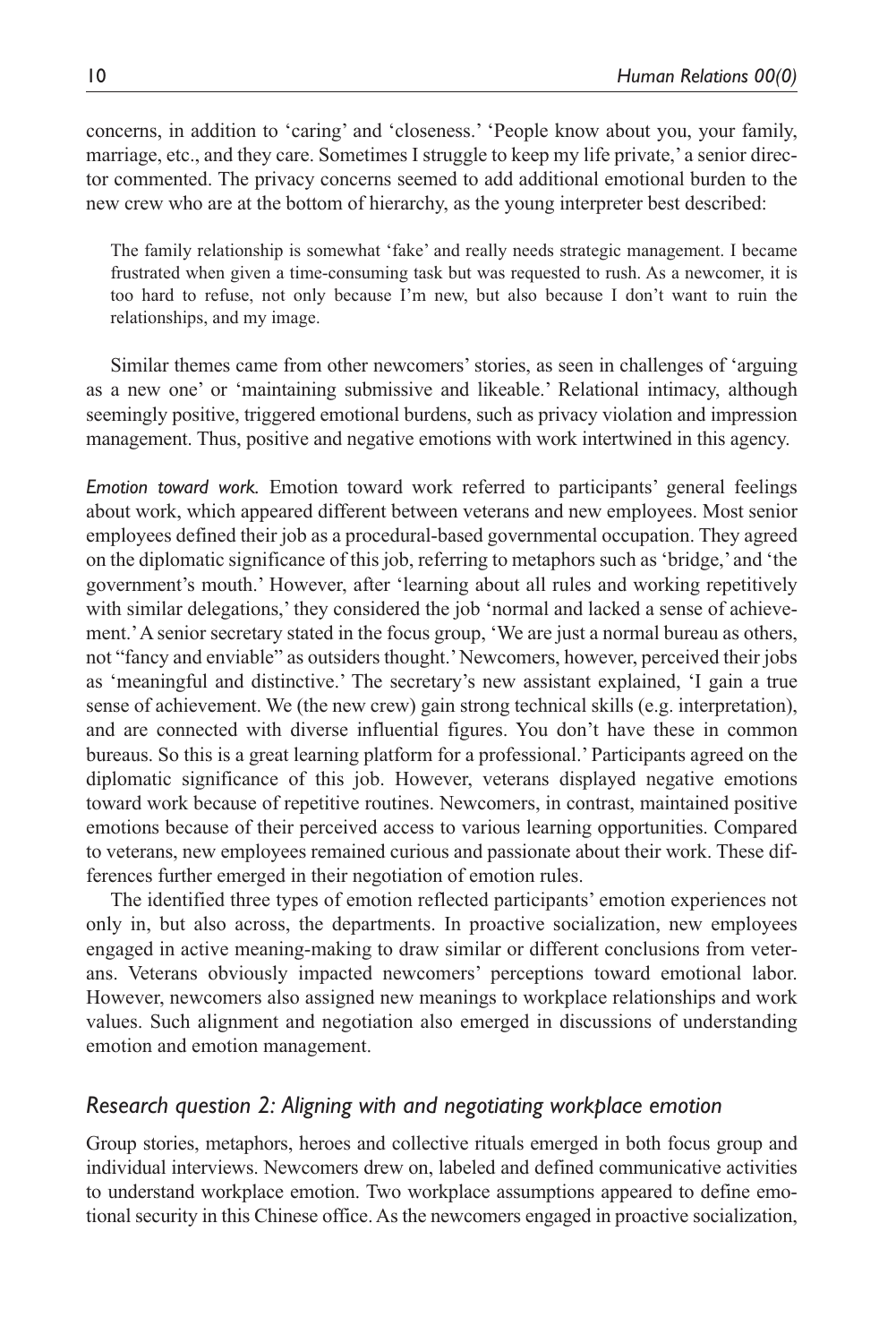they not only learned about the shared taken-for-granted assumptions in workgroups, but they also negotiated the meanings of these assumptions in cohort interactions.

*Adapting to emotional maturity.* Both veteran and newcomers' group interviews reflected two taken-for-granted assumptions: suppression of emotion and silence on emotion, which defined emotional maturity. Newcomers acquired the taken-for-granted assumptions through interpreting and labeling their observations from and interactions with veterans.

*Suppression of emotion.* Veteran focus groups brought up the '5/10 scale' that indicated 'emotionally grown-up working adults.' The 5/10 scale meant keeping emotionally neutral. 'Just like room temperature water,' further clarified by a senior interpreter. In one story, a junior project assistant displayed anger in an official meeting with obvious facial expressions and vocal tone. After the meeting, people began politely to avoid him, as they started 'shortening the conversation time with him' or 'avoiding sitting with him in the cafeteria.' Veterans perceived this junior member as 'immature' and an 'outsider.' One coordinator said that 'I empathized with him, but getting mad was not what a grownup working adult should do here, it's … childish.' Another senior supervisor agreed in the discussion: 'Adults should not let their feelings affect others around; always keep it at 5 on a 10-point scale.' The 5/10 scale represented a stable state of emotion expression for veterans. Veterans also considered positive feelings like 'excited' and 'happy' as being the same as 'depression' and 'anxiety.' Both positive and negative emotions were 'contagious', expected to be withdrawn in the agency.

Interestingly enough, newcomers aligned with suppression of only negative emotions in their discussions. Two memorable stories portrayed their role models: a senior supervisor Wang and a veteran employee Dong. One new interpreter witnessed a senior administrator throwing a notebook at Wang in a meeting because of some errors in Wang's report: 'I was petrified, "Oh, my goodness, now what?"' Impressively, Wang maintained his '5/10' in and even outside the meeting without complaints or frustration. 'He is a really good. You won't catch him leave 5 in any cases, even in that awful situation [thrown notebook], or worse.' The story was labeled as 'classic,' and was shared alongside a similar story of another veteran model, Dong: 'We get panicked easily when delegations encounter troubles, like missing a flight. Dong always keeps his cool – amazing,' newcomers commented. Newcomers portrayed these two model veterans to 'imitate and follow,' because the models exemplified 'maturity' by suppressing negative emotions. Newcomers agreed with veterans that suppression of negative emotions defined an appreciated employee. However, they later further negotiated positive emotions in the 5/10 scale.

*Silence on workplace emotion.* Another assumption was avoiding communication about emotion, which reflected a holistic consideration of workplace relationships. Veteran members reported being cautious about talking or exchanging emotions at work. Conversations about both positive and negative emotion signaled 'inexperience and lack of big picture thinking.' A supply officer explained:

The full picture is important. Complaining or expressing worries is awful to impression management, and the whole group. If you are happy or excited … most likely due to praise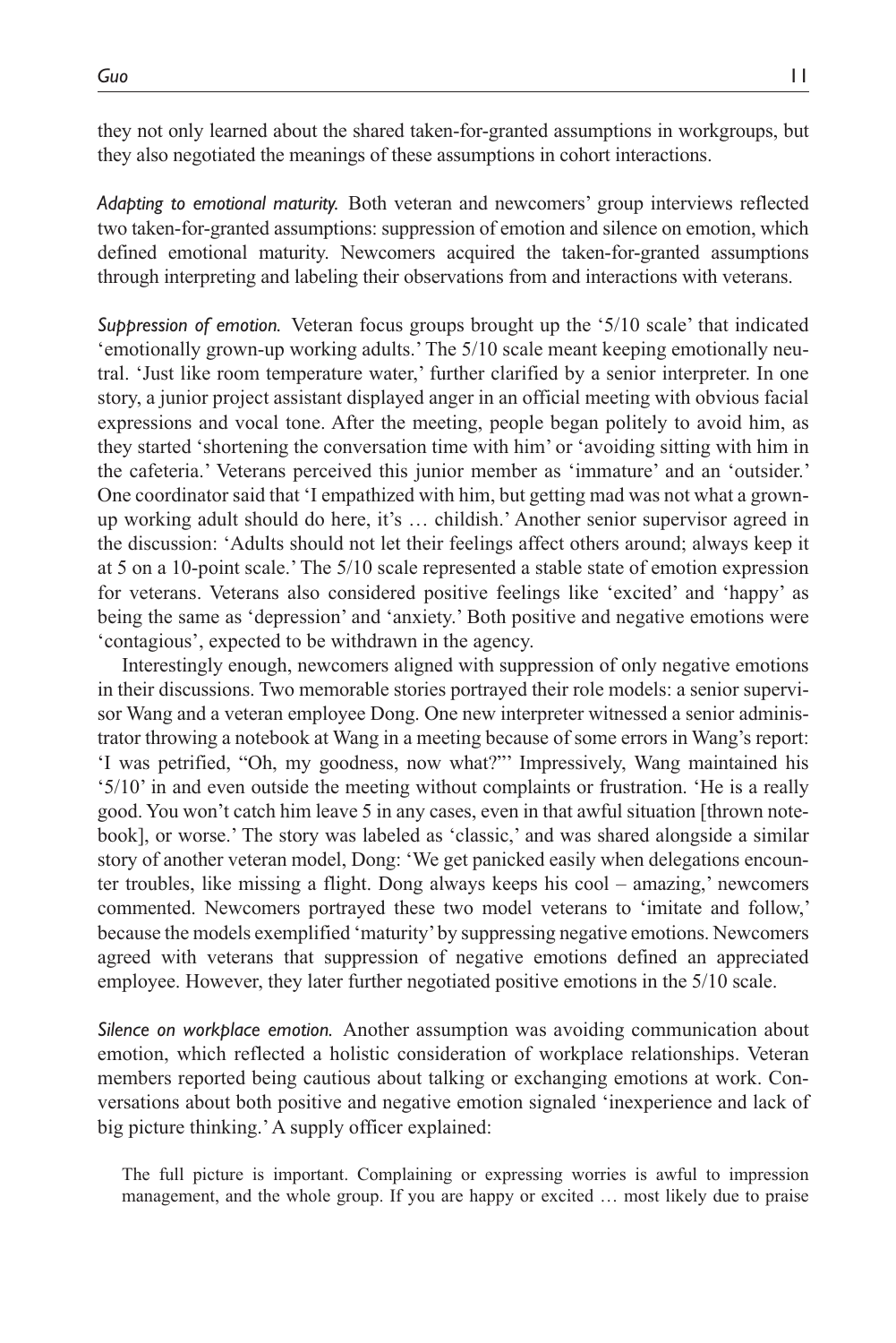from leaders, also be careful you aren't provoking envy or being disrespect for others … not a wise move. Just stay low key. That's the culture.

Clearly, silence on emotion represented holistic thinking in emotional maturity. Avoidance in emotion communication was not a passive management norm; instead, it reflected consideration of relationship maintenance (e.g. network management), facework (e.g. being respectful) and cultural values (e.g. low key). Notably, newcomers only supported muting negative emotions for 'impression management.' They agreed that complaining was 'babies' attributes.' However, similar to their discussion about suppression of emotion, active negotiation of positive emotion also occurred.

Therefore, adapting to emotional maturity revealed two sub-themes: suppression of emotion and silence about emotion. These two sub-themes emerged from veterans and newcomers' meaning-making: labeling metaphors and phrases, naming negative characters and portraying heroes. New employees aligned with veterans regarding suppressing and remaining silent on *negative* emotions in routines and dramatic events (e.g. thrown notebook). They, however, negotiated on expressing *positive* emotions with and toward work, as discussed below.

*Negotiating emotional maturity.* New employees also attempted to negotiate rules of positive emotion expression, despite of their identified alignment. They disagreed with suppressions and silenced positive emotions. More specifically, '5' in the metaphor '5/10 scale' was a stable *state* to veterans while it served a *threshold* to newcomers. Veterans supported withdrawing obvious feelings and the philosophy of room-temperature water. Newcomers, however, considered that only negative feelings should be kept. Positive emotions served 'seasoning of work lives.' A new office supplier said in the personal interview: 'Why should we wear a poker face for years? The workplace could be lively!' In focus group discussions, they considered 'a sense of pride for small success motivating.' Newcomers, therefore, modified interpretations of positive emotions in the '5/10 scale' metaphor within their cohort. Similarly, new employees also negotiated on muting emotions because 'positive vibes foster collective cooperation.' They preferred to convey a willingness to act out positive emotions, in 'mild jokes, teasing, and laughter.' Such mild deviations implied newcomers' active negotiation on workplace norms through collective meaning-making.

Not surprisingly, veterans labeled newcomers' negotiation as 'immature' and 'inexperienced': 'These kids add fresh air with their happy faces, but this also shows that they are still kids.' Veterans deemed the ability to maintain the 5/10 *state* a critical standard to judge whether a newcomer had grown up. Their discussions revealed that a mature employee is expected to: (i) maintain a state of room-temperature water from inside out in both exhilarating and depressing cases; and (ii) master big-picture/holistic thinking with ingenious selfmanagement (e.g. consider people and context). Veterans' definition for emotional maturity entailed a grown-up, ideal stage of an employee. This notion also reflected Chinese cultural assumptions (e.g. relational maintenance, face, hierarchy), and a holistic self-training in socialization. Workplace maturity captured deeper meanings than 'neutrality' (i.e. masking negative emotions) defined in western-based studies (e.g. Kramer and Hess, 2002).

*Negotiating value of work.* In the preceding discussion, newcomers deviated from veterans in perceptions toward work value with positive interpretation of *service*. To new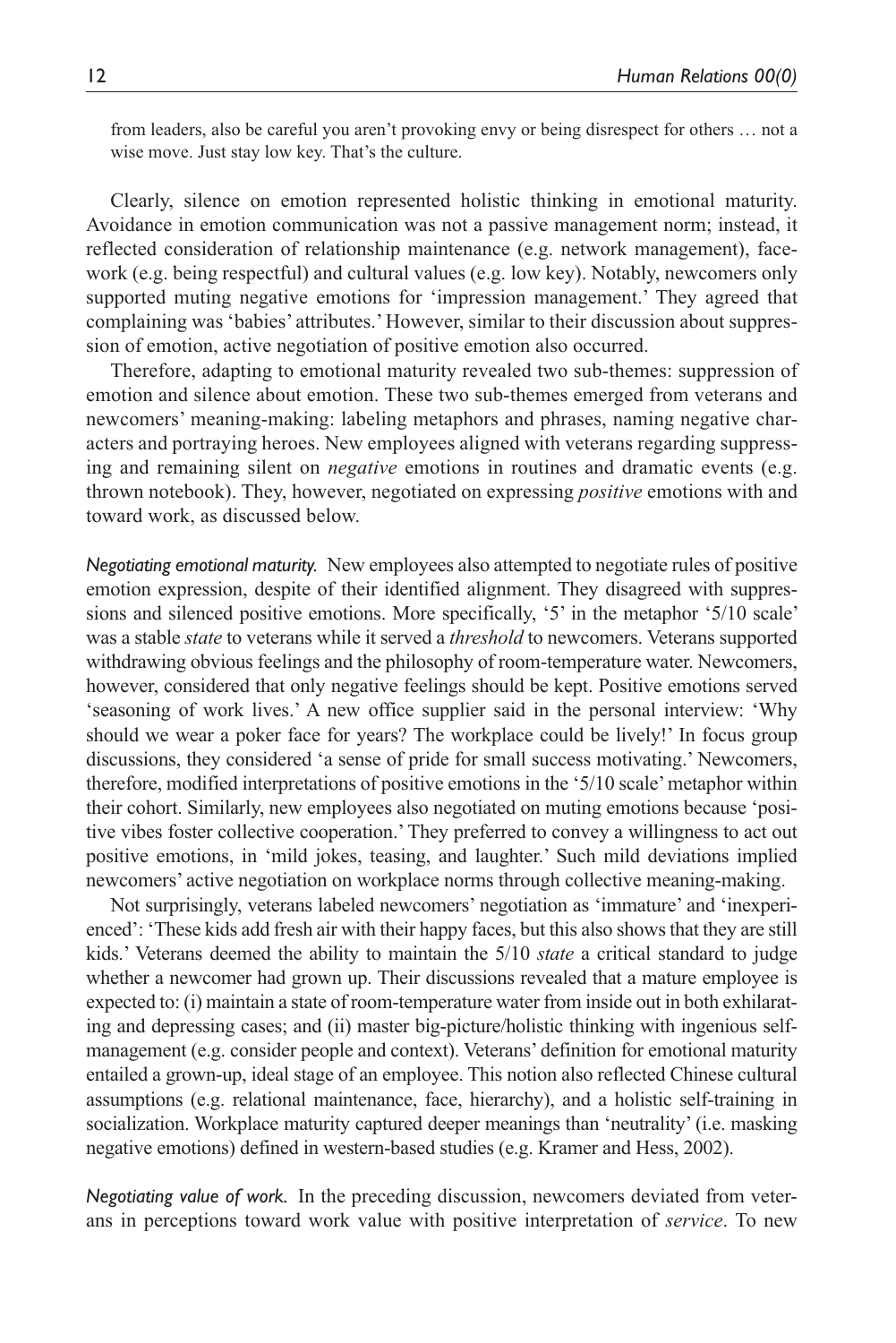members, the mask (i.e. 'neither haughty nor humble') could be frustrating, but was necessary for *service*: 'We are diplomats. The mask is embedded in this job. You either do it or leave. Some people just don't have the courage to leave although they can't bear it anymore,' a young coordinator explained in the focus group. Moreover, comments such as 'striving for excellence' and 'self-achievement' captured newcomers' positive feelings toward their jobs. Newcomers 'embraced the frustration and sought for growth.' They further highlighted the easy access to various professional development opportunities and abilities acquired at work. Satisfaction with individual achievements was evident in their negotiation of positive emotions toward work.

Veterans further disagreed with newcomers' emphasis on 'self-achievement.' A junior supervisor further explained their emotional struggles in the focus group: 'Ultimately, our work is very procedural, and we eventually just work with problematic variations from the rules. No direct contributions to GDP, no footprints in the history, unlike the transportation bureau.' The comparison to other departments demonstrated that veterans' work expectations shifted from representing the government and self-growth to direct economic growth of the city. Negative emotions reflected the unmet expectations and work goals.

Therefore, veterans and newcomers communicated and negotiated positive emotions regarding emotional maturity, emotion toward work and distinctive work goals in cohorts during proactive socialization. They picked up linguistic tools created and shared in their own groups. Veterans made sense of emotional dissonance, shifted work goals (i.e. economic growth of the city), and occupational differences collectively in their organization. They developed shared discourse in meaning-making of metaphors, phrases and stories, which prescribed emotional maturity. Also, according to Anderson et al. (1999), veterans have passed the 'honeymoon' stage of work and moved into full assimilation with high task proficiency and familiarity. The unmet job expectations and high task proficiency contributed to their negative emotions with work. In comparison, new employees also engaged in collective meaning-making to reduce uncertainty in the encounter phase (Kramer, 2010). The younger generation exchanged, labeled and compared their knowledge of emotion maturity. A collective recognition for expressing positive emotions emerged in this meaning-making process. Moreover, the newcomers came from colleges directly to the agency with youthful curiosity and a zest for knowledge. The job fulfilled their learning needs and then enhanced their positive emotion toward work. In addition, these Chinese millennial-aged workers appeared to demonstrate stronger needs for individual achievements (*People's Daily*, 2014). These characteristics speak to newcomers' negotiation of, and willingness to express, positive feelings, despite veterans' doubt.

# *Research question 3: Developing and adapting to emotion management strategies*

*Routinization of negative emotions.* Participants took on two major strategies to routinize emotional dissonance from emotion labor, as well as negative emotions with and toward work: (i) normalization and (ii) collective mealtime buffering. New employees collectively managed emotion within their cohort and with veterans in proactive socialization.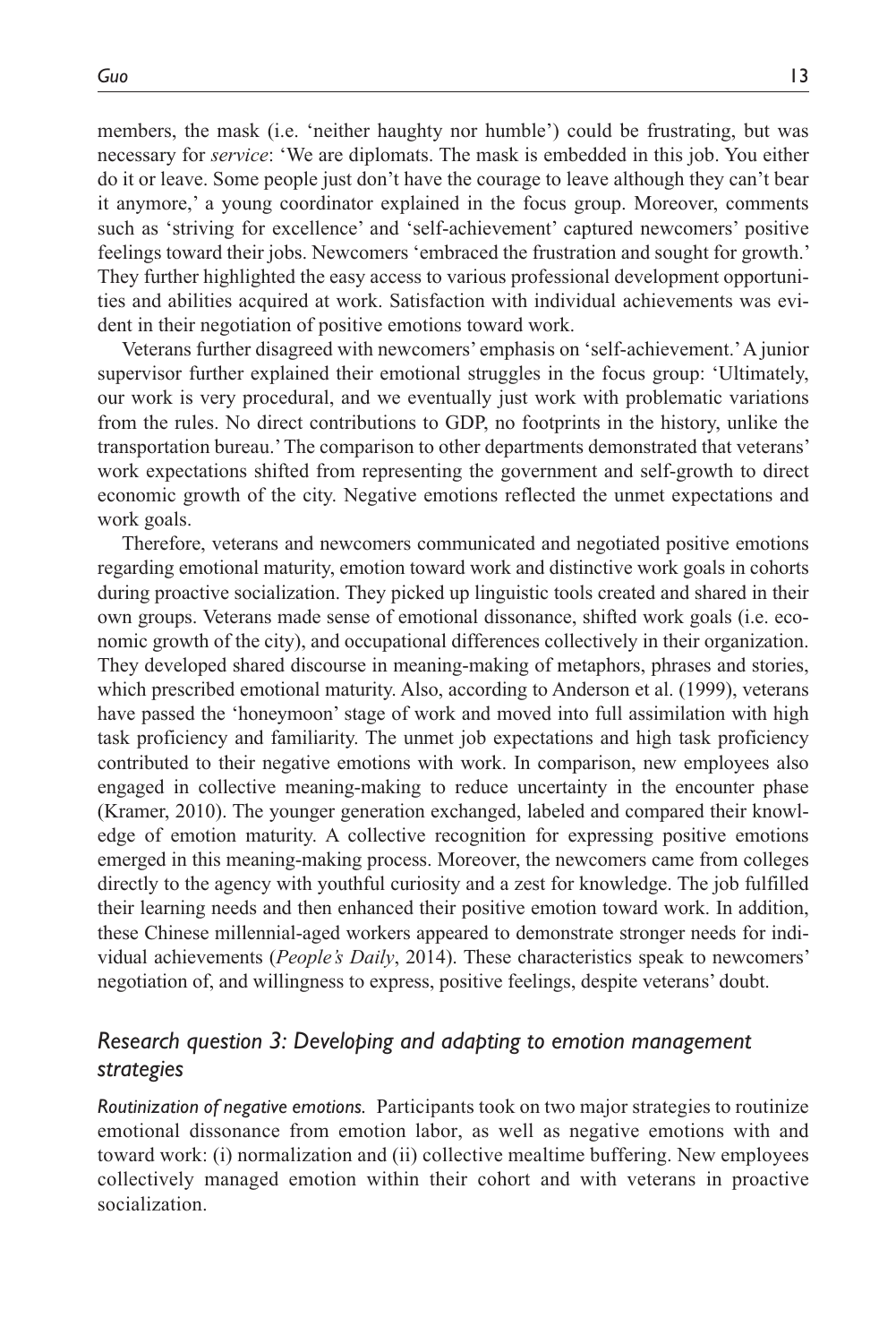*Normalization.* During proactive socialization, new employees conducted active information-seeking and meaning-making within their own crew. Normalization means they internalized negative emotions in emotional labor into their jobs. New employees labeled emotion exhaustion and dissonance as 'order in chaos' or 'stamping on files.' A new member at the International Exchange Department explained: 'Receiving delegations is ordered, yet full of chaos. You may have frequent breakdowns of reception plans, ridiculous delegates, medical emergencies, or quick-tempered leaders mad at you. Your nerves are always racing.' Similarly, other newcomers used 'stamps on files' to define that 'frustration, worries, or fear is *normal* daily *disorder*', unique to this agency. Negative emotions did not 'counter to rationalization' (Miller et al., 2007: 232), but appeared to be internalized to foster rationalization.

Interestingly, newcomers also identified their own 'hero' within the cohort – Ting, a young female who first came in as an intern. She was labeled as 'a good exemplar' and 'an inspiring cohort': 'Amazing. You just can believe that there is always a way out when working with her. She deals with frustration just like a piece of cake, no big deals,' a female newcomer laughed. A newcomer brought up a moment in the focus group to describe Ting's 'magic'. A delegation was scheduled to leave in 6 hours, but the Chinese customs withheld his suitcase. Rookie employees panicked, but Ting looked 'calm, persistent, and confident':

She says 'it [the trouble] is what we do, solving problems. Let's try again. It will be fine.' Without breaks, she kept working very hard till the midnight. Then we thought, 'Right, it's just a normal case as usual!' She just can always make it.

Ting's normalization of troublesome situations spoke to Ashforth and Kreiner's (2002) description of 'make extraordinary ordinary' in HROs. Normalizing undesirable feelings occurred through collective meaning-making in a regular Chinese office setting.

*Collective mealtime buffering.* Participants brought up a setting theme that demonstrated a collective dispersion of negative emotion, despite the norm of silence on emotion. Veterans and newcomers gathered for a monthly dinner, the sole setting and timing that allowed emotion-related conversations. People joked, teased or complained about emotional episodes in workplace. A senior member recalled: 'We complained about the *service* slogan by calling ourselves "city servants" in a sarcastic sense … We always picture other jobs that could have made us an *owner*, like start-ups.' These themes came out frequently at dinner among present veterans. They evaluated frustration to 'seek comforts.' Attendees conducted joint efforts buffering emotional dissonance and negative feelings.

However, attendees shared the norm of silencing about the conversations once the dinner was over. 'The dinner is among close friends. Don't mention it somewhere else, or with outsiders, that is a big no-no,' a male junior interpreter explained. It was a shared 'tacit agreement.' The mealtime allowed members to talk about frustrations or anxiety, but also constrained ways of sharing and communicating workplace emotion. The notion of collective mealtime buffering also partially spoke to Hochschild's (1979) front stage (e.g. public life) and backstage (e.g. personal life) in managing emotional labor. Arguably, employees' front stage–backstage is dichotomized in emotional labor, meaning that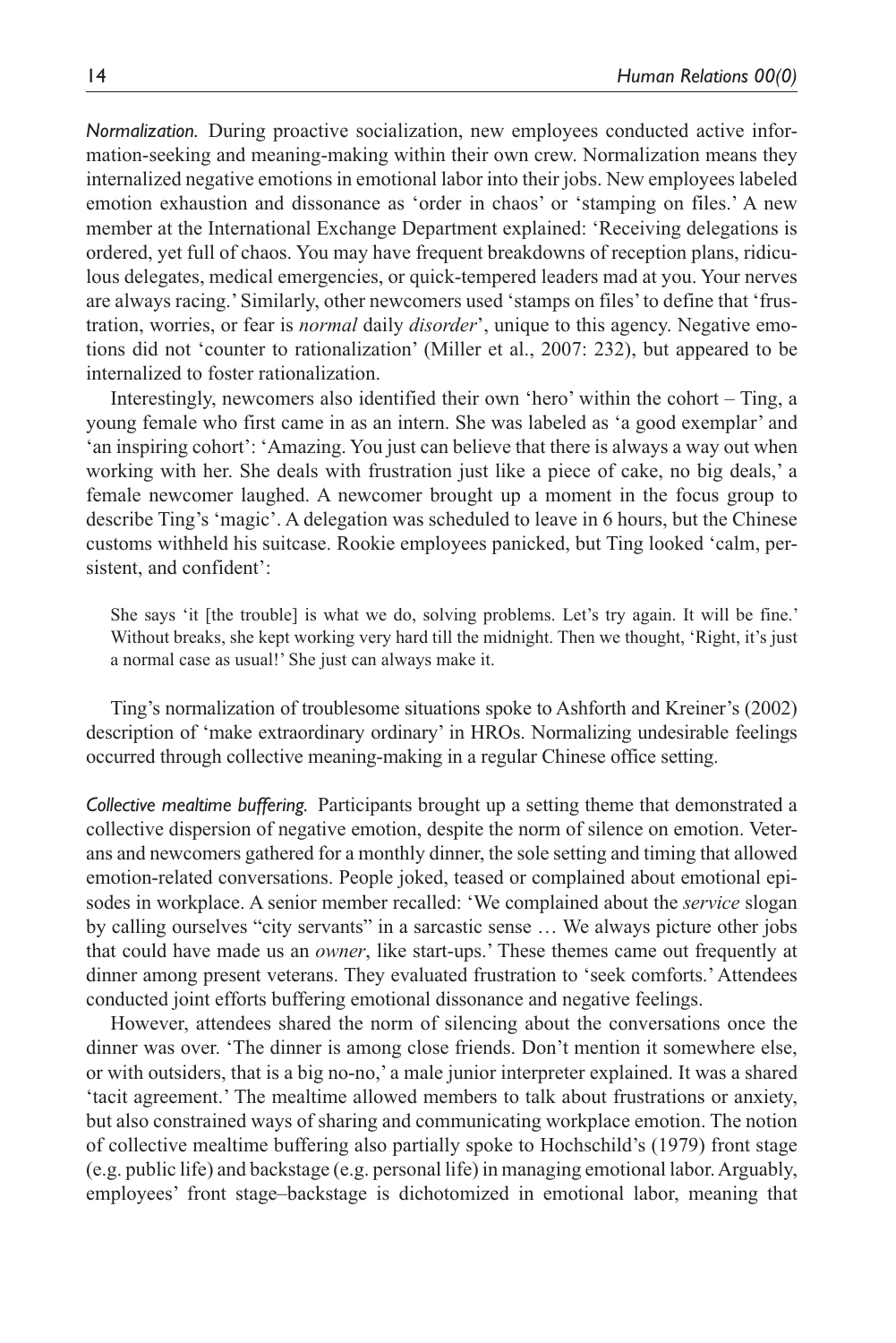employees separate front stage and backstage clearly (e.g. Goffman, 1963; Tracy, 2000). Collective mealtime buffering was assigned a symbolic significance that indicated a clear boundary between managing front stage (i.e. mask for *service*) and backstage (i.e. non-organizational activities).

Thus, normalizing and collective dispersing of negative emotions reflected participants' ways of thinking and talking within and outside the workgroups. Newcomers developed their own tactic to rationalize negative emotions at work while adapting to established emotion management strategies (e.g. collective mealtime buffering). Communicating emotion reflected new employees' active meaning-making and negotiation of cultural practices in workgroups.

## **Discussion**

The findings answered proposed research questions by first presenting three major types of workplace emotion that occurred to a Chinese bureaucratic office. Participants recognized emotional labor, emotion with work, and emotion toward work intertwined in either their similar or slightly different meaning-making of communicative interactions. The second research question identified newcomers' adaptation to and negotiation of emotional rules in proactive socialization. New employees adopted shared cultural expectations for emotional maturity in stories (e.g. role models), phrases (e.g. 5/10 scale) and labeling (e.g. antagonist). They also negotiated meanings of cultural assumptions (e.g. 5/10 scale, positive emotion toward work) in collective discourse within their cohort. The third research question revealed newcomers' participation in group emotion management such as collective buffering, and normalized negative emotions with their own storytelling.

These overall findings contributed to current literature in four ways. First, the findings recognized the complex nature and salience of emotion, particularly emotional labor in a regular Chinese government office, not limited to HROs in western literature (e.g. Scott and Myers, 2010; Thornton and Novak, 2010). Chinese veterans and newcomers each provided discourse toward emotional labor – the organizationally and occupationally desired emotions (e.g. 'service,' 'neither haughty nor humble'), reflecting a distinctive emphasis on job expectations and work goals. Veterans struggled with emotional dissonance and exhaustion in the long-term, procedural-based work. They seemed to encounter fewer task challenges over time with increased task proficiency and familiarity with organizational rules. Also, veterans' discourse emphasized participating directly in urban economic development like other bureaus, rather than simply serving as 'city image builders' or 'bridges' in international business. This comparison then seemed to trigger veterans' shifted job expectations, unmet in repetitive work routines, which enhanced emotional exhaustion and negative emotions toward work. Therefore, veterans focused more on macro-level collective goals. By contrast, newcomers acknowledged emotional labor: they embraced emotional dissonance during the 'honeymoon' phase of proactive socialization. Newcomers labeled the mask as the 'nature of the job' in both uncertainty reduction and collective meaning-making (Kramer, 2010). Arguably, as new Millennials and fresh graduates, newcomers' youthful curiosity and zest for knowledge drove them to further explore possible professional development opportunities. They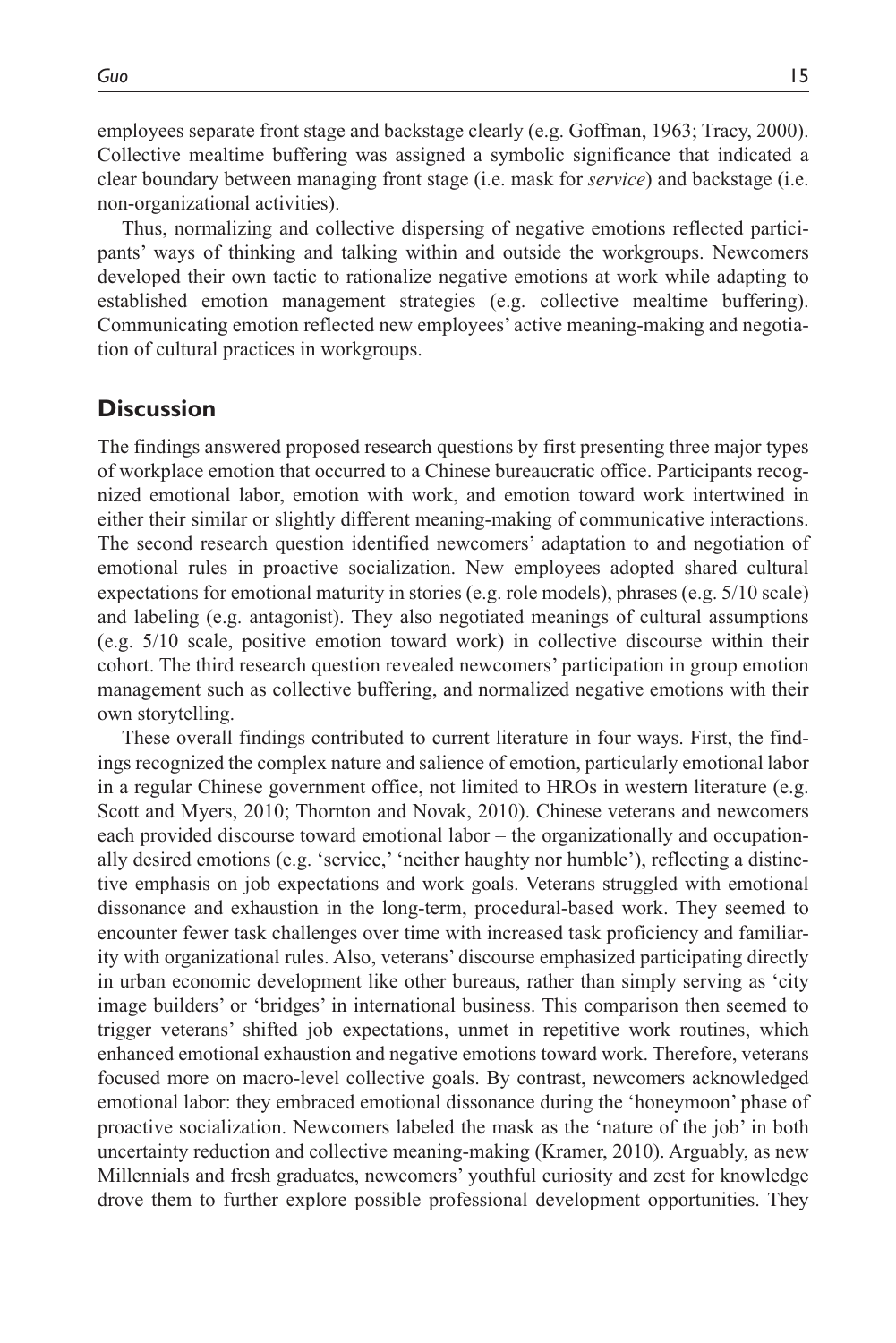adopted similar learning and personal growth themes in daily discourse. This discourse emphasized individual growth as their job expectation, instead of urban development, which explained newcomers' positivity in emotional labor and emotion toward work. Therefore, veterans and newcomers' collective meaning-making foster two different discourses, respectively, at their own socialization stages.

Along this line, emotional labor, emotion with work, and emotion toward work intertwined, providing cultural insights to positive emotion with work in Chinese organizations. Positive emotion with workplace relationships, contra Miller et al. (2007), triggered privacy concerns, frustration and work-related challenges (e.g. difficulties of negotiation). Positive and negative emotion with work was dialectical in such cases. Emotion with work and veterans' emotional dissonance in emotional labor also contributed to their general feeling toward work, say lack of job satisfaction (emotion toward work). Workplace emotion interplayed holistically. The findings of negative emotions with work departed from traditional cultural preference for strong group intimacy and relational maintenance (Hofstede, 1991).

Second, Chinese newcomers' active negotiation of acquired knowledge informed individualization in proactive socialization, a finding missing from past literature. The process of proactive socialization unfolded in two directions: newcomers adapted to the shared cultural practices in active meaning-making of emotion (i.e. assimilation). Meanwhile, they also actively communicated and negotiated meanings to modify the current cultural assumptions (i.e. individualization). Instead of relying merely on unsolicited information, Chinese employees in this study adopted active labeling, inquiry, appraisal and reappraisal of heroes and emotional episodes. Their understanding of expectations and management strategies emerged from creating and practicing metaphors ('5/10 scale'), phrases ('silence on emotion'), analogy ('stamps on files'), rituals ('collective mealtime buffering') and heroic stories ('role models'). New employees learned about these linguistic tools from veterans in assimilation; however, they also actively negotiated to redefine and modify meanings of these uses of language. For instance, the new crew deviated with regard to *suppression* of and *silence* on positive emotions, two themes that departed from veterans' interpretation. Newcomers' negotiation was then reflected in their attempts to modify veterans' linguistic tools and shared discourse of emotion. Despite veterans' dissatisfaction, new employees – Millennials – have a stronger individualized need and a willingness to challenge the existing culture (e.g. expression of positive emotions). In order to lead these Millennials, senior leaders might need to compromise, adjust or reconcile their communication approach. Moving to the stage of assimilation, the new crew may take the lead in various cultural practices and create long-lasting influence on organization culture.

Third, this study identified a unique notion-maturity, a collective assumption of emotion management, and a mechanism to evaluate an employee's growth. The notion of emotional maturity embraced, yet went beyond, a control mechanism as emotion neutrality (Miller et al., 2007) and a norm as professionalism (Kramer and Hess, 2002) in western literature. Emotional maturity in this study spoke to the notions of interdependent self-construals (Markus and Kitayama, 1991) and holistic mindset (Nisbett et al., 2001). According to Markus and Kitayama (1991), Chinese with interdependent construals of self may express and experience emotions with significant consideration of others'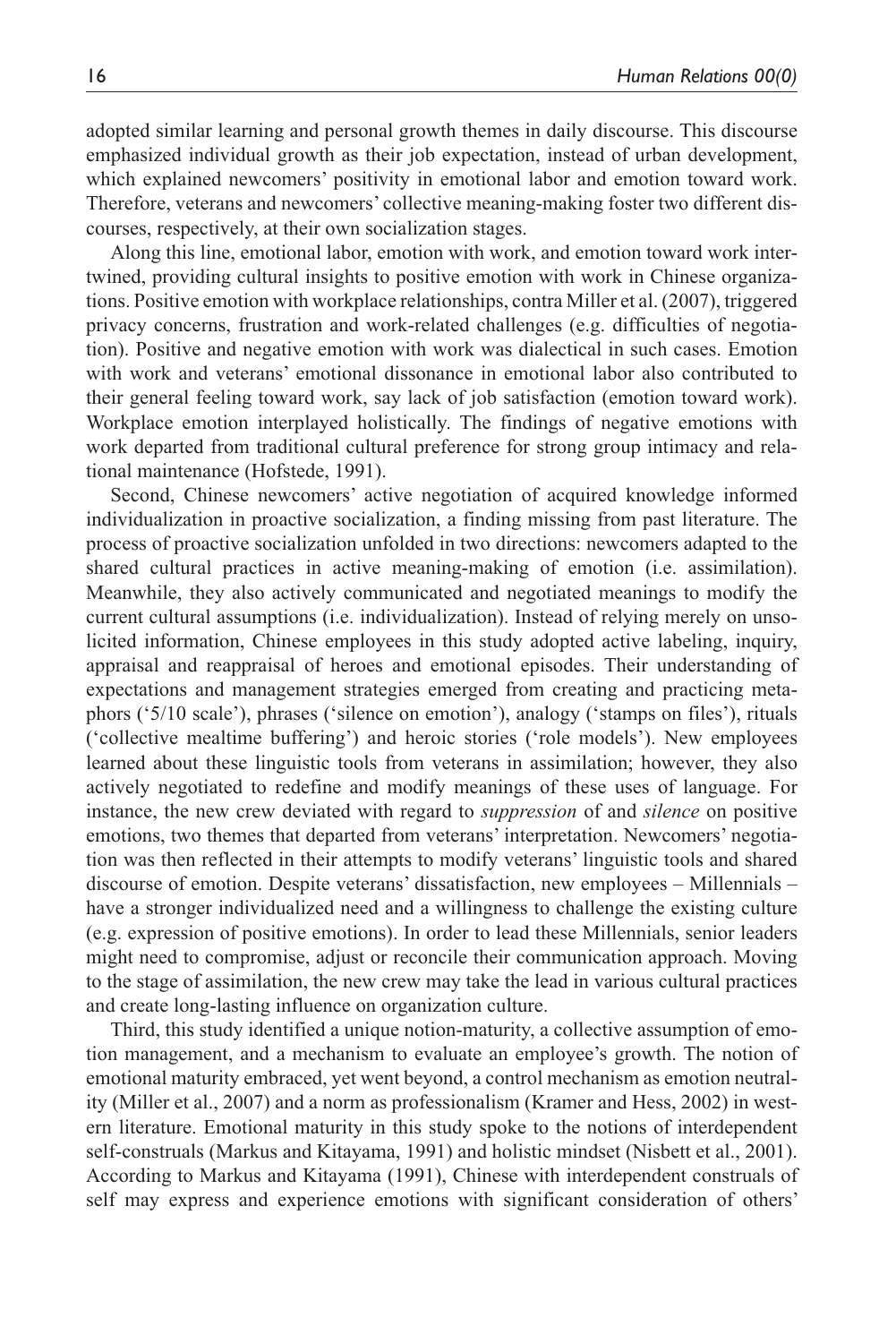responses and perspectives. In turn, the Chinese typically tend to be other-focused in emotion management: others' reactions and perspectives weigh heavily in self-expression; the Chinese obtain a higher degree of self-control in emotion management to maintain desired interpersonal connections. For instance, participants' advocacy of emotion suppression and silence signaled interdependent self-construals: considering others' reactions and respectful of the big picture (e.g. surface acting for the government image, suppressing emotion to stay low key). However, western culture neither emphasizes nor values such overt attention to others and social connectedness (Markus and Kitayama, 1991). Emotional maturity in western literature is then considered more self-focused (e.g. independent self-construal), with an emphasis on valuing independence and controlling one's public behaviors or states.

Related with the notion of self-construal, a holistic mindset also surfaced with great attention to interpersonal and contextual factors, such as relational maintenance, hierarchy, occupation, social boundaries, impression management and communication consequences (Kaushal and Kwantes, 2006). This holistic mindset spoke to the notion of holistic cognition and Chinese systems of thought (Nisbett et al., 2001), serving as parameters for evaluating others' mental maturity. For instance, veterans considered employees who failed to maintain a room-temperature emotional state to be mentally immature and less trustworthy. A newcomer can potentially transform to be a 'grown-up' veteran when they can suppress and silence both positive and negative emotions, as expected. Such a rooted cultural expectation may also add questions as to whether newcomers would eventually change the current cultures as they are constantly evaluated by veterans – the decision-makers. Nevertheless, emotional maturity is then an indicator of growth and an established career goal valued in this agency.

Lastly, this study advanced Miller et al.'s (2007) emphasis on situational characteristics of emotion in workgroups from a communication perspective. Chinese newcomers actively interacted within their cohort and across hierarchical groups (i.e. the veteran group) during the encounter phase. Inside the workplace, newcomers learned from veterans, identified role models and evaluated shared experiences within their cohort. Outside the workplace, during the monthly mealtime, participants buffered negative emotions – a collective ritual that highlighted group consciousness. Routinization and mealtime buffering in this study was not governed by the organization or management (e.g. Ashforth and Kreiner, 2002), but was constructed through self-coordinated communicative activities. The unique group interactions *outside* the workplace advanced current literature because past studies have highlighted institutional socialization *within* organizations, rather than collective communication coping strategies outside the workplace.

#### *Practical contribution, limitations and future directions*

This exploratory study offered important practical contributions to practitioners and leaders in the global market, especially those involved in business with Chinese bureaucratic offices. First, this study highlighted the complex nature of emotion in a Chinese organization. Findings suggested careful recognition of potential bias toward western practitioners and may help them identify a communication minefield. As Molinsky (2015) argued, the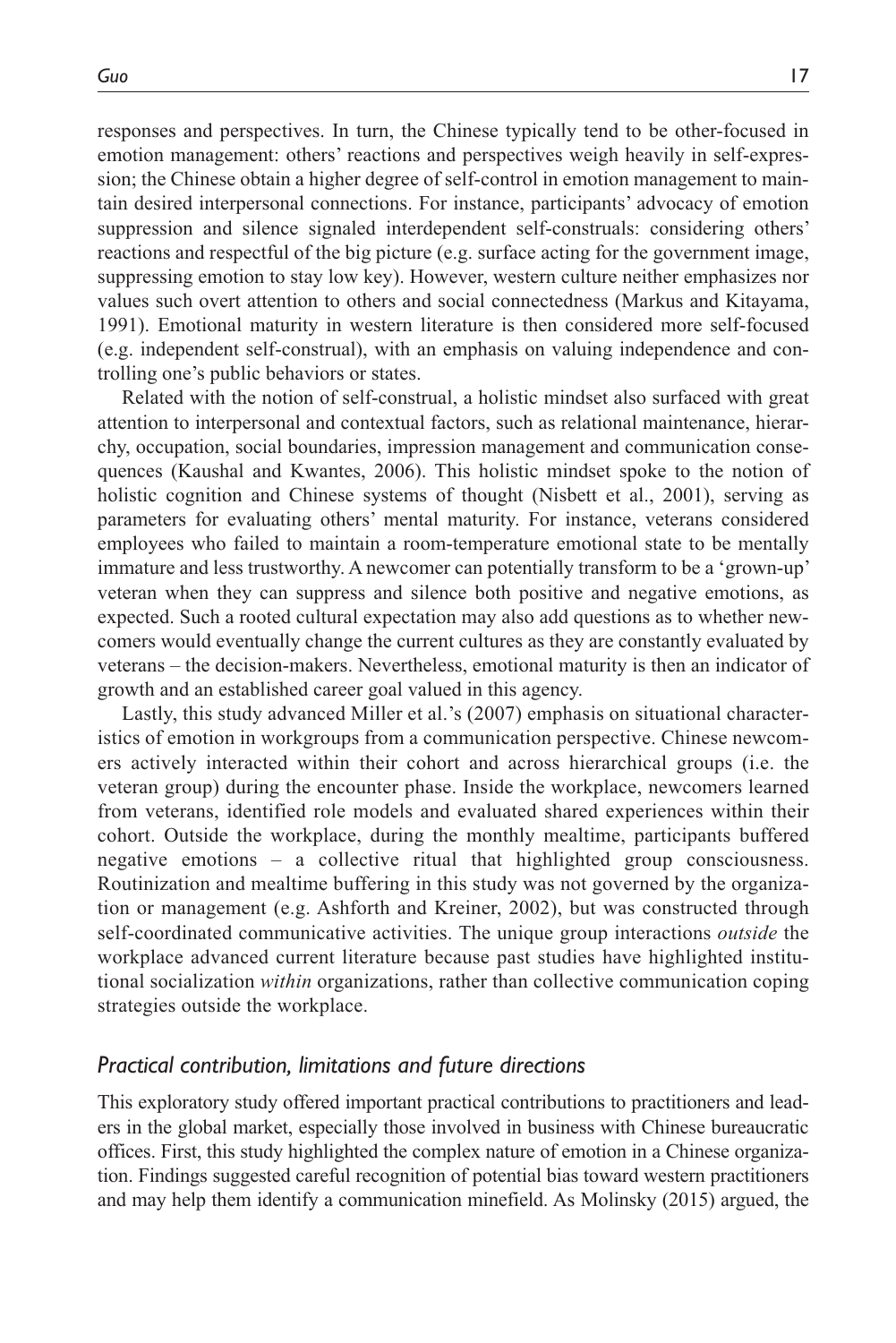popular term, emotional intelligence, does not fully translate across borders owing to the significant differences in meanings embedded in workplace emotion. For instance, the seemingly passive behaviors (e.g. silence or avoidance in emotional situations) identified in western-oriented literature actually involve more holistic and strategic management in Chinese culture. Second, the findings about emotion management in a collectivistic cultural and organizational setting are transferable. This study can assist practitioners further to 'read' Chinese partners' perceptions and behaviors in various types of cooperation. For instance, western practitioners could sense potential anger that hides behind Chinese employees' calm attitudes and smiles in a business argument.

This exploratory study pointed out directions for further research, potentially with more veteran participants, and diverse groups such as top management. Nevertheless, the coding of interviews reached saturation point (Bowen, 2008) and provided an in-depth understanding of emotion management in this Chinese organization. Future studies could explore newcomers' active negotiation and its impacts on the established group culture. Quantitative methods could be employed to investigate reasons for newcomers' negotiation, such as variations in demographics, work duration and generational differences. It is also questionable whether their negotiation changes or remains stable as they move into the next socialization stage, the assimilation phase. Newcomers' active negotiation could potentially shape current workplace norms, by either opening new culture discourse or triggering repression of veterans' voices. A follow-up longitudinal study could explore these possibilities. Finally, whether newcomers' coping strategies remain similar or change in the assimilation phase is open to investigation.

In conclusion, this study revealed how Chinese newcomers engaged in proactive group socialization while actively adapting to and negotiating emotion management in collective meaning-making. During the encounter phase, veterans and newcomers aligned and co-constructed a latent assumption of emotional maturity that guided emotion management and career development; meanwhile, the new crew also actively negotiated within the cohort to modify or redefine established cultural practices. This negotiation exposed the Chinese newcomers' individualization attempts in proactive socialization.

#### **Funding**

This research received no specific grant from any funding agency in the public, commercial or not-for-profit sectors.

#### **References**

- Anderson CM, Riddle BL and Martin MM (1999) Socialization processes in groups. In: Frey LR, Gouran D and Poole MS (eds) *The Handbook of Group Communication Theory and Research*. Thousand Oaks: SAGE, 139–163.
- Ashforth BE and Humphrey RH (2003) Emotional labor in service roles: The influence of identity. *Academy of Management Review* 18(1): 88–115.
- Ashforth BE and Kreiner GE (2002) Normalizing emotion in organizations: Making the extraordinary seem ordinary. *Human Resource Management Review* 12(2): 215–235.
- Barsade SG (2002) The ripple effect: Emotional contagion and its influence on group behavior. *Administrative Science Quarterly* 47(4): 644–675.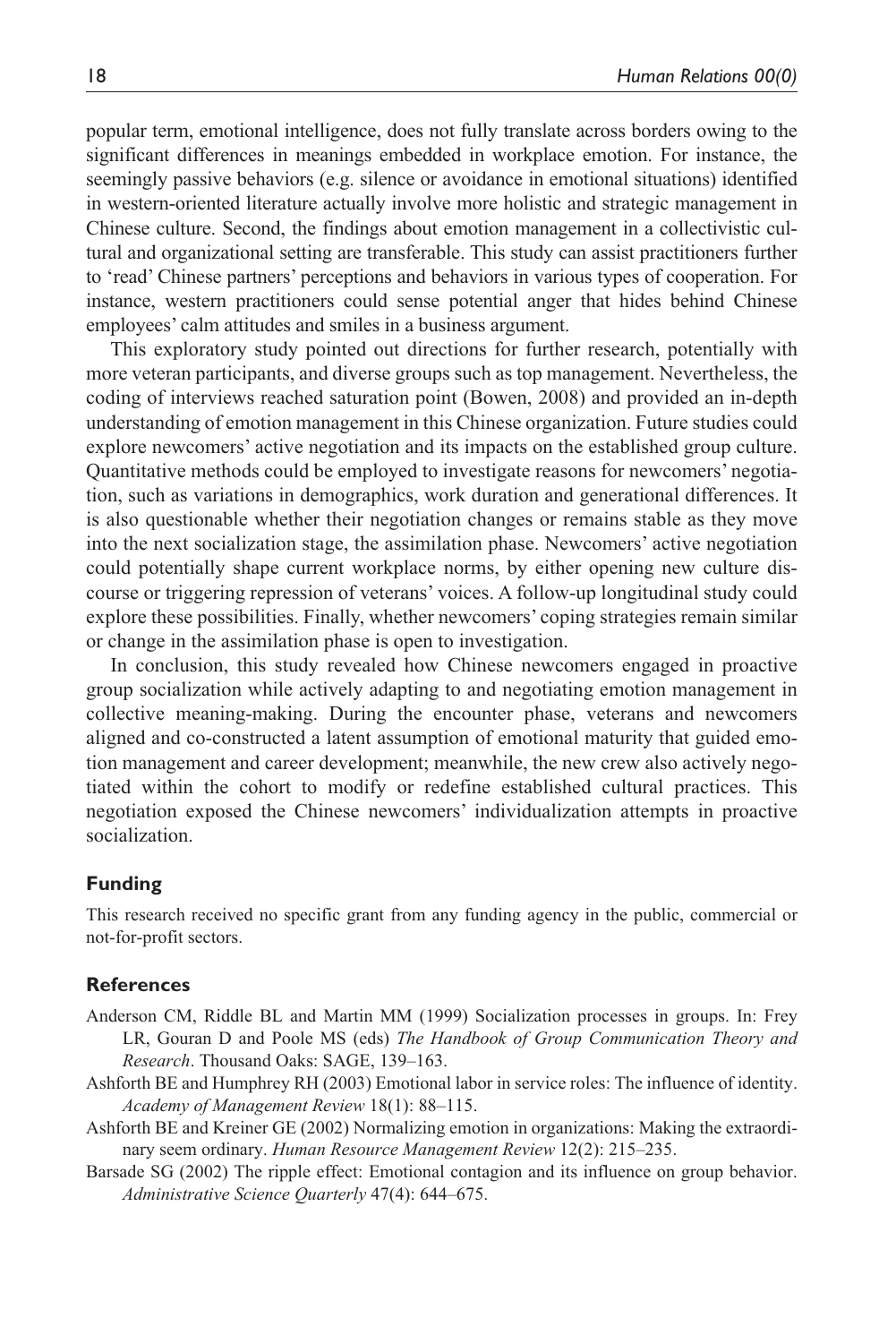- Bisel RS and Barge JK (2011) Discursive positioning and planned change in organizations. *Human Relations* 64(2): 257–283.
- Bolton S (2001) Changing faces: Nurses as emotional jugglers. *Sociology of Health & Illness* 23(1): 85–100.
- Bormann EG (1969) *Discussion and Group Methods: Theory and Practices*. New York, NY: Harper & Row.
- Bormann EG (1983) Symbolic convergence: Organizational communication and culture. In: Putnam LL and Pacanowsky ME (eds) *Communication and Organizations: An Interpretive Approach*. Beverly Hills, CA: SAGE, 99–122.
- Bowen GA (2008) Naturalistic inquiry and the saturation concept: A research note. *Qualitative Research* 8(1): 137–152.
- Brown AD and Starkey K (2000) Organizational identity and learning: A psychodynamic perspective. *Academy of Management Review* 25(1): 102–120.
- Chang H and Holt GR (1991) More than relationship: Chinese interaction and the principle of Kuan-His. *Communication Quarterly* 39(3): 251–271.
- Charmaz K (2000) Grounded theory: Objectivist and constructivist methods. In: Denzin NK and Lincoln YS (eds) *Handbook of Qualitative Research* (2nd edn). Thousand Oaks, CA: SAGE, 509–535.
- Chen NY, Tjosvold D, Huang X and Xu D (2011) New manager socialization and conflict management in China: Effects of relationship and open conflict values. *Journal of Applied Social Psychology* 41(2): 332–356.
- Chu AZC and Chu RJC (2011) The Intranet's role in newcomer socialization in the hotel industry in Taiwan – technology acceptance model analysis. *The International Journal of Human Resource Management* 22(5): 1163–1179.
- Cottrell CA and Neuberg SL (2005) Different emotional reactions to different groups: A sociofunctional threat-based approach to 'prejudice'. *Journal of Personality & Social Psychology* 88(5): 770–789.
- Creswell JW (2012) *Qualitative Inquiry and Research Design: Choosing among Five Approaches* (3rd edn). Thousand Oaks, CA: SAGE.
- Deutsch M, Coleman PT and Marcus EC (eds) (2011) *The Handbook of Conflict Resolution: Theory and Practice*. Hoboken, NJ: John Wiley & Sons.
- Eid M and Diener E (2001) Norms for experiencing emotions in different cultures: Inter- and intranational differences. *Journal of Personality and Social Psychology* 81(5): 869–885.
- Elfenbein HA (2007) Emotion in organizations: A review and theoretical integration. *Academy of Management Annals* 1(1): 315–386.
- Fu PP, Yan XH, Li Y, Wang E and Peng S (2008) Examining conflict-handling approaches by Chinese top management teams in IT firms. *International Journal of Conflict Management* 19(3): 188–209.
- Gallagher E and Sias PM (2009) Newcomers as a source of uncertainty: Veteran information seeking about new hires. *Western Journal of Communication* 73(1): 23–46.
- Ge J, Su X and Zhou Y (2010) Organizational socialization, organizational identification and organizational citizenship behavior: An empirical research of Chinese high-tech manufacturing enterprises. *Nankai Business Review International* 1(2): 166–179.
- Glaser B and Strauss A (1967) *The Discovery of Grounded Theory: Strategies for Qualitative Research*. Chicago, IL: Aldine.
- Goffman E (1963) *Stigma: Notes on the Management of a Spoiled Identity*. Englewood Cliffs, NJ: Prentice-Hall.
- Guo Y and Cionea IA (2017) 'Do it this way, not that way': An exploration of Chinese workplace conflicts. *International Journal of Conflict Management* 28(2): 202–221.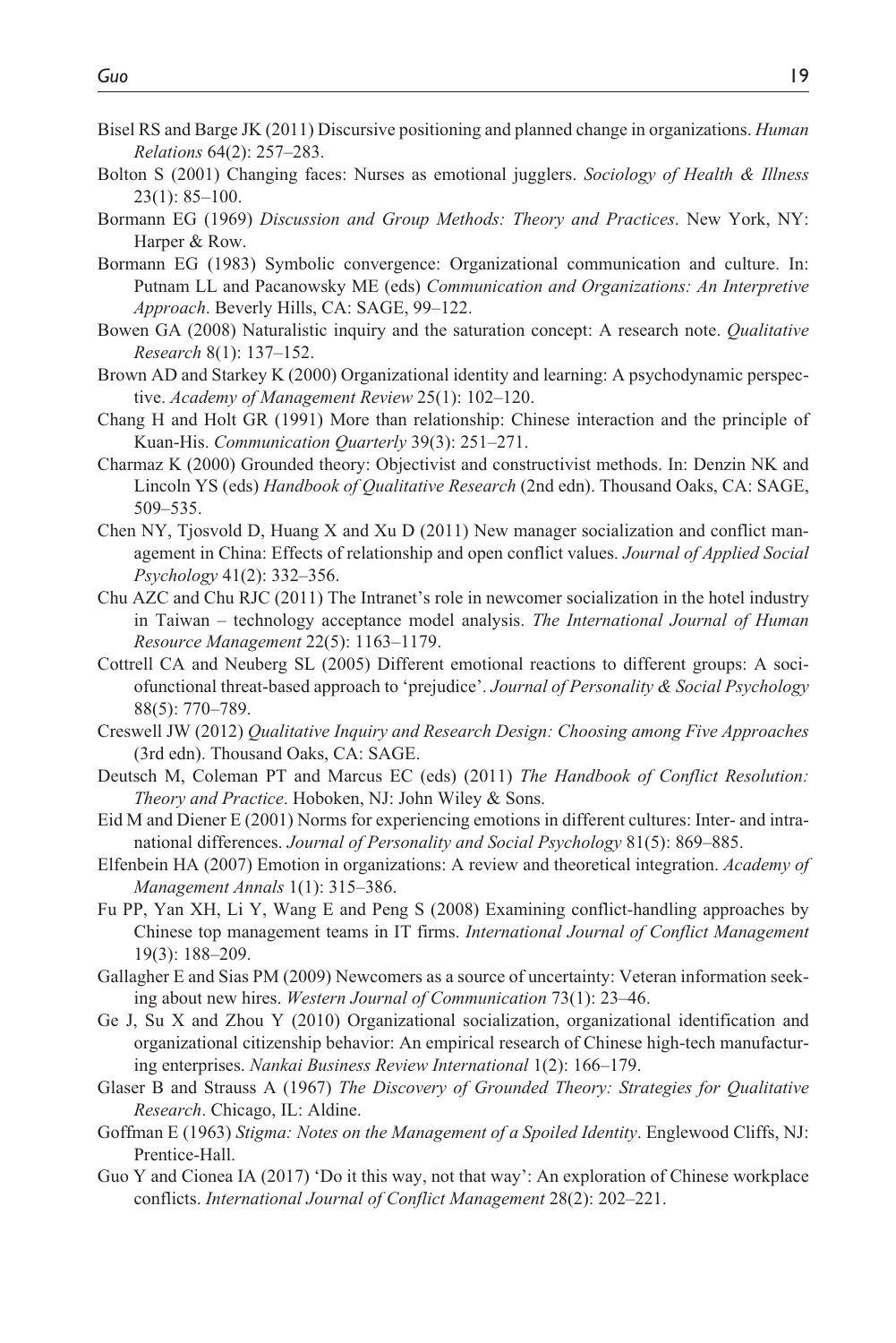- Hayward RM and Tuckey MR (2011) Emotions in uniform: How nurses regulate emotion at work via emotional boundaries. *Human Relations* 64(11): 1501–1523.
- Hochschild AR (1979) Emotion work, feeling rules, and social structure. *American Journal of Sociology* 85(3): 551–575.
- Hochschild AR (1983) *The Managed Heart: Commercialization of Human Feeling*. Berkeley, CA: University of California Press.
- Hofstede G (1991) *Cultures and Organizations: Software of the Mind*. New York: McGraw-Hill.
- Jablin FM (1987) Organizational entry, assimilation, and exit. In: Jablin FM, Putnam LL, Roberts KH and Porter LW (eds) *Handbook of Organizational Communication*. Beverly Hills, CA: SAGE, 679–740.
- Jablin FM (2001) Organizational entry, assimilation, and disengagement/exit. In: Jablin F and Putnam L (eds) *The New Handbook of Organizational Communication: Advances in Theory, Research, and Methods*. Thousand Oaks, CA: SAGE, 732–818.
- Kanov JM, Maitlis S, Worline MC, Dutton JE, Frost PJ and Lilius JM (2004) Compassion in organizational life. *American Behavioral Scientist* 47(6): 808–827.
- Kaushal R and Kwantes CT (2006) The role of culture and personality in choice of conflict management strategy. *International Journal of Intercultural Relations* 30(5): 579–603.
- Kelly JR and Barsade SG (2001) Mood and emotions in small groups and work teams. *Organizational Behavior and Human Decision Processes* 86(1): 99–130.
- Kirby EL and Krone KJ (2002) 'The policy exists but you can't really use it': Communication and structuration of work-family policies. *Journal of Applied Communication Research* 30(1): 50–77.
- Korte R (2010) 'First, get to know them': A relational view of organizational socialization. *Human Resource Development International* 13(1): 27–43.
- Kramer EM (2012) Addressing the grand omission: A brief explanation of the pragmatics of intercultural communication in terms of spiritual systems – A taxonomic approach. In: Croucher SM and Harris TM (eds) *Religion and Communication: An Anthology of Extensions in Theory, Research, and Method*. New York, NY: Peter Lang, 189–221.
- Kramer M (2010) *Organizational Socialization: Joining and Leaving Organizations*. Malden, MA: Polity.
- Kramer MW and Hess JA (2002) Communication rules for the display of emotions in organizational settings. *Management Communication Quarterly* 16(1): 66–80.
- Kramer MW and Miller VD (2014) Socialization and assimilation: Theories, processes, and outcomes. In: Putnam LL and Mumby DK (eds) *The SAGE Handbook of Organizational Communication*. Thousand Oaks, CA: SAGE, 525–547.
- Kreamer A (2013) *It's Always Personal: Navigating Emotion in the New Workplace*. New York: Random House Publishing Group.
- Krone KJ and Morgan JM (2000) Emotion metaphors in management: The Chinese experience. In: Fineman S (ed.) *Emotion in Organizations*. Thousand Oaks, CA: SAGE, 83–100.
- Kunda G and Van Maanen J (1999) Changing scripts at work: Managers and professionals. *The Annals of the American Academy of Political and Social Science* 561(1): 64–80.
- Lindlof TR and Taylor BC (2011) *Qualitative Communication Research Methods* (3rd edn). Thousand Oaks, CA: SAGE.
- Lopez SH (2010) Workers, managers, and customers: Triangles of power in work communities. *Work and Occupations* 37(3): 251–271.
- Louis MR (1980) Surprise and sense making: What newcomers experience in entering unfamiliar organizational settings. *Administrative Science Quarterly* 25(2): 226–251.
- Markus HR and Kitayama S (1991) Culture and the self: Implications for cognition, emotion, and motivation. *Psychological Review* 98(2): 224–253.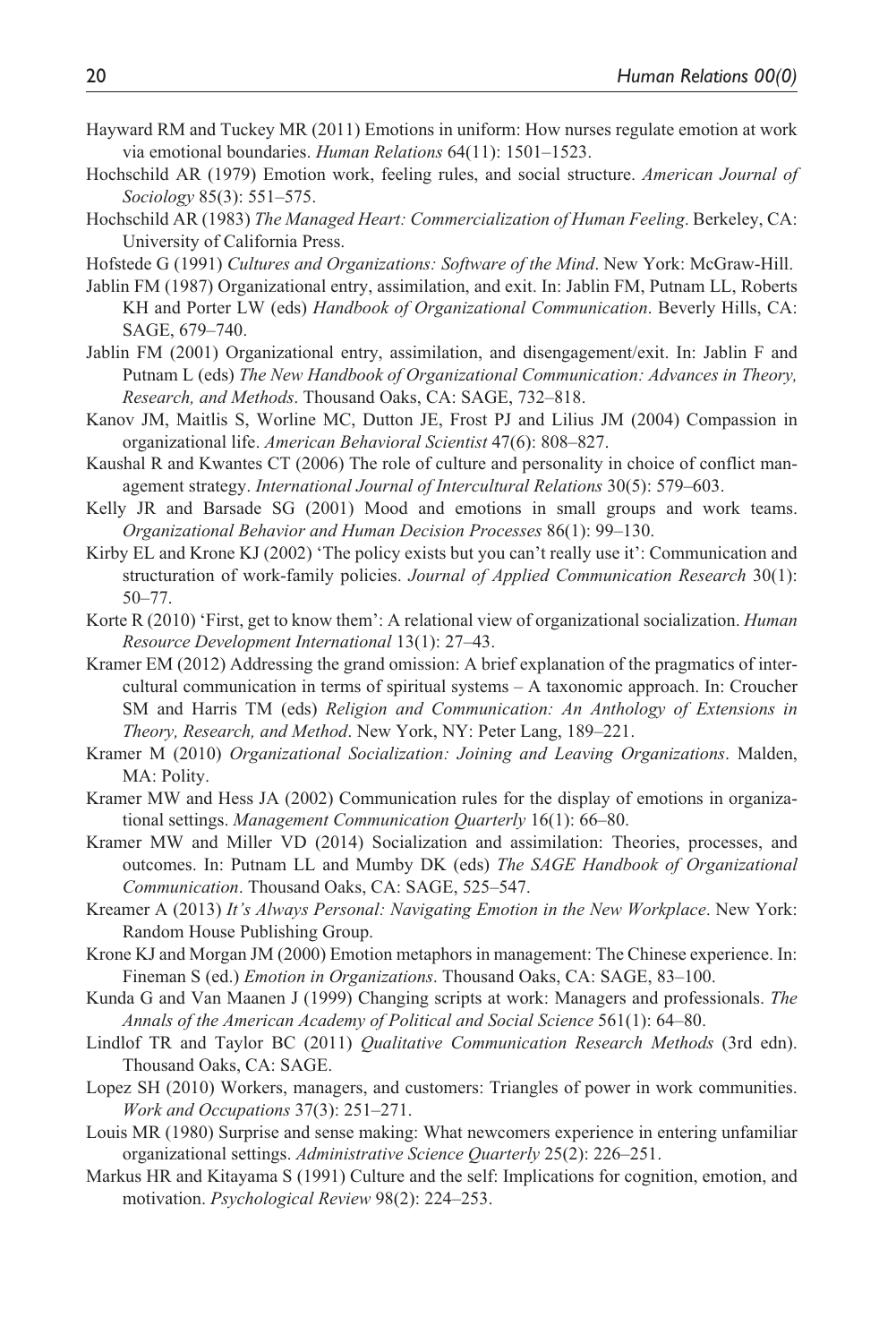- Miller KI, Considine J and Garner J (2007) 'Let me tell you about my job': Exploring the terrain of emotion in the workplace. *Management Communication Quarterly* 20(3): 231–260.
- Molinsky A (2015) *Emotional intelligence doesn't translate across borders*. Available at: [https://](https://hbr.org/2015/04/emotional-intelligence-doesnt-translate-across-borders) [hbr.org/2015/04/emotional-intelligence-doesnt-translate-across-borders](https://hbr.org/2015/04/emotional-intelligence-doesnt-translate-across-borders) (accessed 27 July 2018).
- Morris J and Feldman D (1996) The dimensions, antecedents, and consequences of emotional labor. *The Academy of Management Review* 21(4): 986–1010.
- Morris JA and Feldman DC (1997) Managing emotions in the workplace. *Journal of Managerial Issues* 9(3): 257–274.
- Nisbett RE, Peng K, Choi I and Norenzayan A (2001) Culture and systems of thought: Holistic versus analytic cognition. *Psychological Review* 108(2): 291–310.
- *People's Daily* (2014) An exploration of the New Millennial's worldview: Five characteristics. *People's Daily*, 11 May. Available at: [http://opinion.people.com.cn/n/2014/0511/c1003-](http://opinion.people.com.cn/n/2014/0511/c1003-25000997.html) [25000997.html](http://opinion.people.com.cn/n/2014/0511/c1003-25000997.html) (accessed 27 July 2018).
- Rafaeli A and Sutton RI (1987) Expression of emotion as part of the work role. *Academy of Management Review* 12(1): 23–37.
- Rafaeli A and Sutton RI (1991) Emotional contrast strategies as means of social influence: Lessons from criminal interrogators and bill collectors. *Academy of Management Journal* 34(4): 749–775.
- Scott C and Myers K (2010) Toward an integrative theoretical perspective on organizational membership negotiations: Socialization, assimilation, and the duality of structure. *Communication Theory* 20(1): 79–105.
- Scott C and Myers KK (2005) The socialization of emotion: Learning emotion management at the fire station. *Journal of Applied Communication Research* 33(1): 67–92.
- Seymour D and Sandiford O (2005) Learning emotion rules in service organizations: Socialization and training the UK public-house sector. *Work, Employment & Society* 19(3): 547–564.
- Shuler S and Sypher BD (2000) Seeking emotional labor when managing the heart enhances the work experience. *Management Communication Quarterly* 14(1): 50–89.
- Suddaby R (2006) From the editors: What grounded theory is not. *Academy of Management Journal* 49(4): 633–642.
- Thornton L and Novak D (2010) Storying the temporal nature of emotion work among volunteers: Bearing witness to the lived traumas of others. *Health Communication* 25(5): 437–448.
- Tjosvold D and Su F (2007) Managing anger and annoyance in organizations in China: The role of constructive controversy. *Group & Organization Management* 32(3): 260–289.
- Tracy SJ (2000) Becoming a character for commerce: Emotion labor, self-subordination, and discursive construction of identity in a total institution. *Management Communication Quarterly* 14(1): 90–128.
- Tumbat G (2011) Co-constructing the service experience: Exploring the role of customer emotion management. *Marketing Theory* 11(2): 187–206.
- Vaccaro CA, Schrock DP and McCabe JM (2011) Managing emotional manhood fighting and fostering fear in mixed martial arts. *Social Psychology Quarterly* 74(4): 414–437.
- Von Scheve C (2012) The social calibration of emotion expression: An affective basis of microsocial order. *Sociological Theory* 30(1): 1–14.
- Von Scheve C and Ismer S (2013) Towards a theory of collective emotions. *Emotion Review* 5(4): 406–413.
- Way D and Tracy SJ (2012) Conceptualizing compassion as recognizing, relating and (re)acting: A qualitative study of compassionate communication at hospice. *Communication Monographs*  79(3): 292–315.